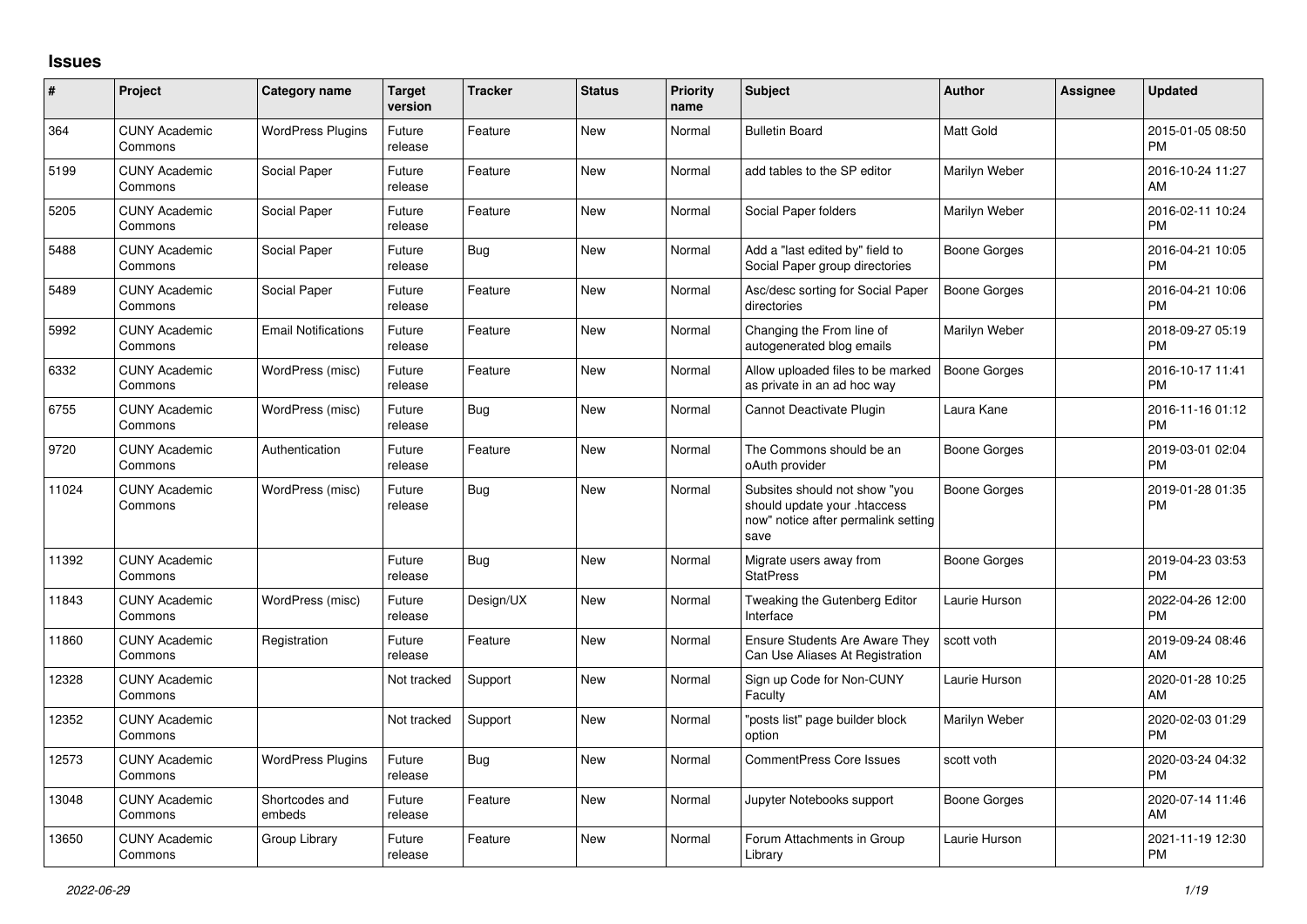| #     | Project                         | <b>Category name</b>     | <b>Target</b><br>version | <b>Tracker</b> | <b>Status</b>        | <b>Priority</b><br>name | <b>Subject</b>                                                       | <b>Author</b>           | <b>Assignee</b> | <b>Updated</b>                |
|-------|---------------------------------|--------------------------|--------------------------|----------------|----------------------|-------------------------|----------------------------------------------------------------------|-------------------------|-----------------|-------------------------------|
| 14792 | <b>CUNY Academic</b><br>Commons |                          |                          | <b>Bug</b>     | <b>New</b>           | Normal                  | Inconsistent email notifications<br>from gravity forms               | Raffi<br>Khatchadourian |                 | 2021-10-04 01:50<br><b>PM</b> |
| 14911 | <b>CUNY Academic</b><br>Commons | <b>WordPress Themes</b>  | Not tracked              | Support        | <b>New</b>           | Normal                  | Twentytwentyone theme                                                | Marilyn Weber           |                 | 2021-10-28 10:37<br>AM        |
| 14936 | <b>CUNY Academic</b><br>Commons |                          |                          | <b>Bug</b>     | <b>New</b>           | Normal                  | Commons websites blocked by<br>SPS campus network                    | Laurie Hurson           |                 | 2021-11-03 03:57<br><b>PM</b> |
| 14940 | <b>CUNY Academic</b><br>Commons |                          |                          | <b>Bug</b>     | <b>New</b>           | Normal                  | Discrepancy between Commons<br>profile "sites" and actual # of sites | Laurie Hurson           |                 | 2021-11-08 11:09<br>AM        |
| 15045 | <b>CUNY Academic</b><br>Commons |                          |                          | Support        | New                  | Normal                  | no result for KCeL in the search<br>box on the commons               | Marilyn Weber           |                 | 2021-12-10 11:29<br>AM        |
| 15565 | <b>CUNY Academic</b><br>Commons |                          |                          | Support        | <b>New</b>           | Normal                  | Events - send updates to an email<br>listserv                        | Marilyn Weber           |                 | 2022-03-10 01:06<br>PM        |
| 15685 | <b>CUNY Academic</b><br>Commons |                          |                          | Support        | <b>New</b>           | High                    | problem with chrome?                                                 | Marilyn Weber           |                 | 2022-04-25 03:40<br><b>PM</b> |
| 15757 | <b>CUNY Academic</b><br>Commons |                          |                          | <b>Bug</b>     | <b>New</b>           | Normal                  | Members # do not match                                               | Laurie Hurson           |                 | 2022-03-30 04:52<br><b>PM</b> |
| 15816 | <b>CUNY Academic</b><br>Commons |                          | Not tracked              | Support        | New                  | Normal                  | slow loading at SPS                                                  | Marilyn Weber           |                 | 2022-04-05 01:26<br><b>PM</b> |
| 16255 | <b>CUNY Academic</b><br>Commons | WordPress (misc)         |                          | Bug            | <b>New</b>           | Normal                  | Need to define 'MULTISITE'<br>constant in wp-config.php              | Raymond Hoh             |                 | 2022-06-19 09:31<br>AM        |
| 16294 | <b>CUNY Academic</b><br>Commons |                          |                          | Bug            | New                  | Urgent                  | CAC is down                                                          | Raffi<br>Khatchadourian |                 | 2022-06-27 02:00<br><b>PM</b> |
| 16314 | <b>CUNY Academic</b><br>Commons | <b>WordPress Plugins</b> |                          | Feature        | <b>New</b>           | Normal                  | Install Multicollab plug-in?                                         | Raffi<br>Khatchadourian |                 | 2022-06-28 09:07<br><b>PM</b> |
| 11519 | <b>CUNY Academic</b><br>Commons |                          | Not tracked              | Support        | Assigned             | Normal                  | comment option not appearing                                         | Marilyn Weber           |                 | 2019-09-24 10:28<br>AM        |
| 12436 | <b>CUNY Academic</b><br>Commons |                          | Not tracked              | <b>Bug</b>     | Assigned             | Normal                  | Nightly system downtime                                              | <b>Boone Gorges</b>     |                 | 2020-08-01 09:30<br>AM        |
| 11848 | <b>CUNY Academic</b><br>Commons |                          | Not tracked              | Support        | Hold                 | Normal                  | a Dean of Faculty wants to share<br>a large file                     | Marilyn Weber           |                 | 2019-09-24 08:44<br>AM        |
| 13912 | <b>CUNY Academic</b><br>Commons |                          | Not tracked              | Feature        | Hold                 | Low                     | posting "missed schedule"                                            | Marilyn Weber           |                 | 2021-02-23 10:46<br>AM        |
| 6356  | <b>CUNY Academic</b><br>Commons | <b>WordPress Plugins</b> | Future<br>release        | Bug            | Reporter<br>Feedback | Low                     | Should Subscribe2 be<br>deprecated?                                  | Luke Waltzer            |                 | 2017-03-20 12:20<br><b>PM</b> |
| 10273 | <b>CUNY Academic</b><br>Commons | Registration             | Not tracked              | Support        | Reporter<br>Feedback | Normal                  | users combining CF and campus<br>address                             | Marilyn Weber           |                 | 2019-09-18 10:58<br>AM        |
| 10657 | <b>CUNY Academic</b><br>Commons |                          | Not tracked              | Support        | Reporter<br>Feedback | Normal                  | child theme problems                                                 | Marilyn Weber           |                 | 2018-11-08 01:19<br><b>PM</b> |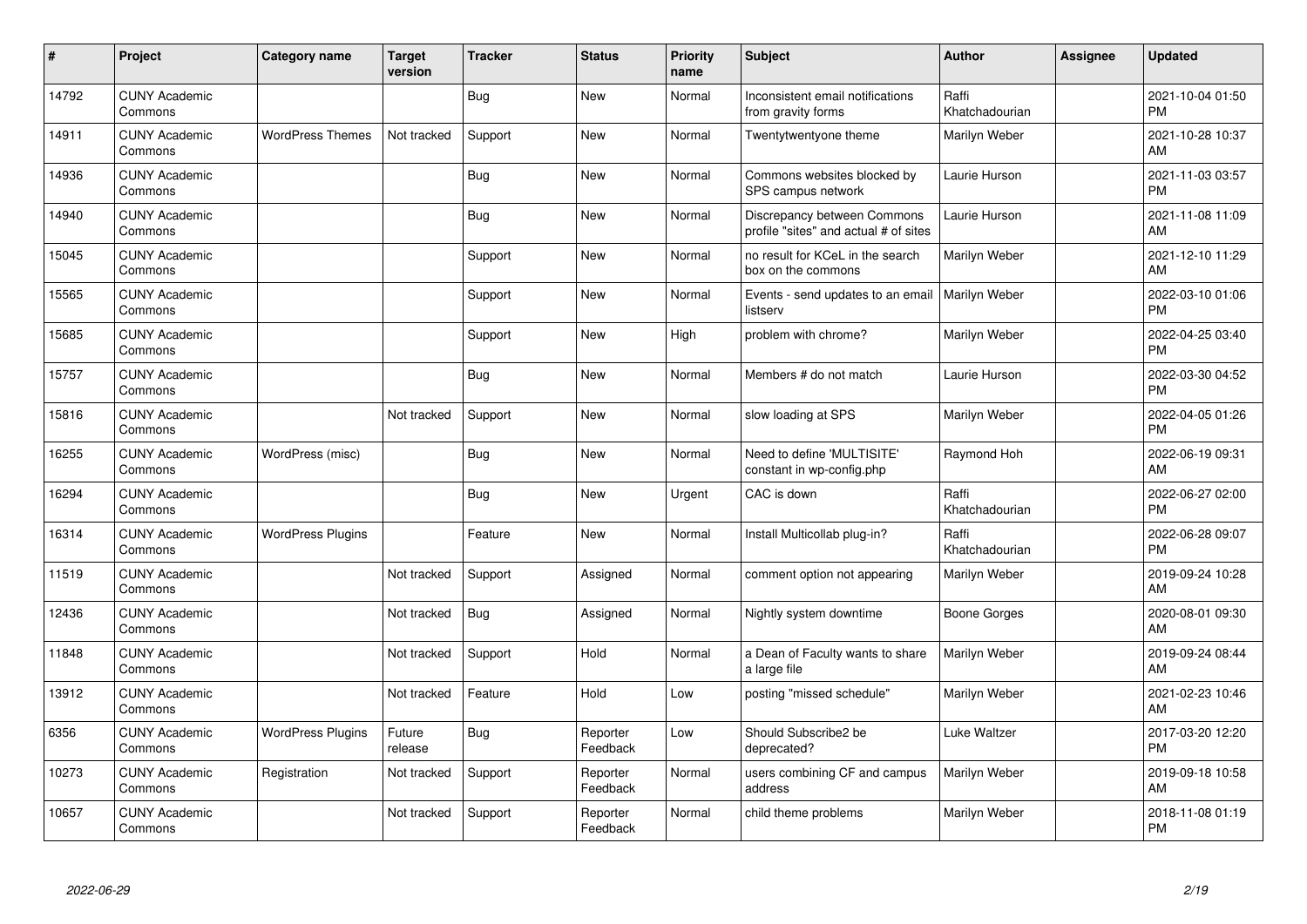| #     | Project                         | <b>Category name</b>     | <b>Target</b><br>version | <b>Tracker</b> | <b>Status</b>        | <b>Priority</b><br>name | <b>Subject</b>                                                                                | <b>Author</b>           | <b>Assignee</b> | <b>Updated</b>                |
|-------|---------------------------------|--------------------------|--------------------------|----------------|----------------------|-------------------------|-----------------------------------------------------------------------------------------------|-------------------------|-----------------|-------------------------------|
| 10769 | <b>CUNY Academic</b><br>Commons | <b>WordPress Themes</b>  | Not tracked              | <b>Bug</b>     | Reporter<br>Feedback | Normal                  | 2011 Theme Sidebar                                                                            | Mark Webb               |                 | 2018-12-04 04:09<br><b>PM</b> |
| 10982 | <b>CUNY Academic</b><br>Commons | Domain Mapping           | Not tracked              | Support        | Reporter<br>Feedback | Normal                  | <b>CNAME</b> question                                                                         | scott voth              |                 | 2019-01-22 04:29<br><b>PM</b> |
| 11077 | <b>CUNY Academic</b><br>Commons | Events                   | Not tracked              | Feature        | Reporter<br>Feedback | Normal                  | Show event category description<br>in event list view                                         | Raffi<br>Khatchadourian |                 | 2019-02-12 10:38<br><b>PM</b> |
| 11120 | <b>CUNY Academic</b><br>Commons | <b>WordPress Plugins</b> | Not tracked              | <b>Bug</b>     | Reporter<br>Feedback | Normal                  | Events Manager Events Not<br>Showing Up                                                       | Mark Webb               |                 | 2019-02-27 04:10<br><b>PM</b> |
| 11131 | <b>CUNY Academic</b><br>Commons |                          | Future<br>release        | Feature        | Reporter<br>Feedback | Normal                  | <b>Image Annotation Plugins</b>                                                               | Laurie Hurson           |                 | 2019-02-26 11:33<br>AM        |
| 11415 | <b>CUNY Academic</b><br>Commons | <b>WordPress Plugins</b> | Not tracked              | <b>Bug</b>     | Reporter<br>Feedback | Normal                  | Blog Subscriptions in Jetpack                                                                 | Laurie Hurson           |                 | 2019-05-14 10:34<br>AM        |
| 11509 | <b>CUNY Academic</b><br>Commons |                          | Not tracked              | Support        | Reporter<br>Feedback | Normal                  | deleted Page causing a Menu<br>problem?                                                       | Marilyn Weber           |                 | 2019-06-04 09:54<br>AM        |
| 11556 | <b>CUNY Academic</b><br>Commons | Courses                  | Not tracked              | <b>Bug</b>     | Reporter<br>Feedback | Normal                  | Instructor name given in course<br>listing                                                    | <b>Tom Harbison</b>     |                 | 2019-06-25 04:12<br><b>PM</b> |
| 11771 | <b>CUNY Academic</b><br>Commons |                          | Not tracked              | Support        | Reporter<br>Feedback | Normal                  | post displays in sections                                                                     | Marilyn Weber           |                 | 2019-08-20 10:34<br>AM        |
| 11787 | <b>CUNY Academic</b><br>Commons |                          | Not tracked              | Support        | Reporter<br>Feedback | Normal                  | automated comments notifications<br>on ZenDesk                                                | <b>Marilyn Weber</b>    |                 | 2019-08-26 06:18<br><b>PM</b> |
| 11788 | <b>CUNY Academic</b><br>Commons | <b>WordPress Plugins</b> | Future<br>release        | Support        | Reporter<br>Feedback | Normal                  | Plugin Request - Browse Aloud                                                                 | scott voth              |                 | 2019-09-24 08:42<br>AM        |
| 12198 | <b>CUNY Academic</b><br>Commons |                          | Not tracked              | <b>Bug</b>     | Reporter<br>Feedback | Normal                  | Duplicate listing in My Sites                                                                 | Tom Harbison            |                 | 2019-12-09 05:50<br><b>PM</b> |
| 12350 | <b>CUNY Academic</b><br>Commons | Blogs (BuddyPress)       | Not tracked              | Support        | Reporter<br>Feedback | Normal                  | URL creation problem                                                                          | Marilyn Weber           |                 | 2020-02-03 11:27<br>AM        |
| 12360 | <b>CUNY Academic</b><br>Commons | <b>WordPress Themes</b>  | Not tracked              | <b>Bug</b>     | Reporter<br>Feedback | Normal                  | site just says "DANTE We are<br>currently in maintenance mode,<br>please check back shortly." | Marilyn Weber           |                 | 2020-02-04 12:13<br><b>PM</b> |
| 13034 | <b>CUNY Academic</b><br>Commons |                          | Not tracked              | Support        | Reporter<br>Feedback | Normal                  | a site is asking people to join the<br>Commons to get a download                              | Marilyn Weber           |                 | 2020-07-12 07:23<br>AM        |
| 13255 | <b>CUNY Academic</b><br>Commons |                          | Not tracked              | Support        | Reporter<br>Feedback | Normal                  | Accessibility problems                                                                        | Marilyn Weber           |                 | 2020-09-01 05:48<br><b>PM</b> |
| 13975 | <b>CUNY Academic</b><br>Commons | Social Paper             | Not tracked              | Support        | Reporter<br>Feedback | Normal                  | can't approve comments on Social   Marilyn Weber<br>Paper paper                               |                         |                 | 2021-02-12 09:33<br>AM        |
| 14074 | <b>CUNY Academic</b><br>Commons | WordPress (misc)         | Not tracked              | Support        | Reporter<br>Feedback | Normal                  | page password protection<br>problem                                                           | Marilyn Weber           |                 | 2021-03-02 11:03<br>AM        |
| 14398 | <b>CUNY Academic</b><br>Commons |                          | Not tracked              | Support        | Reporter<br>Feedback | Normal                  | Events plug-in notification<br>problem                                                        | Marilyn Weber           |                 | 2021-05-11 11:21<br>AM        |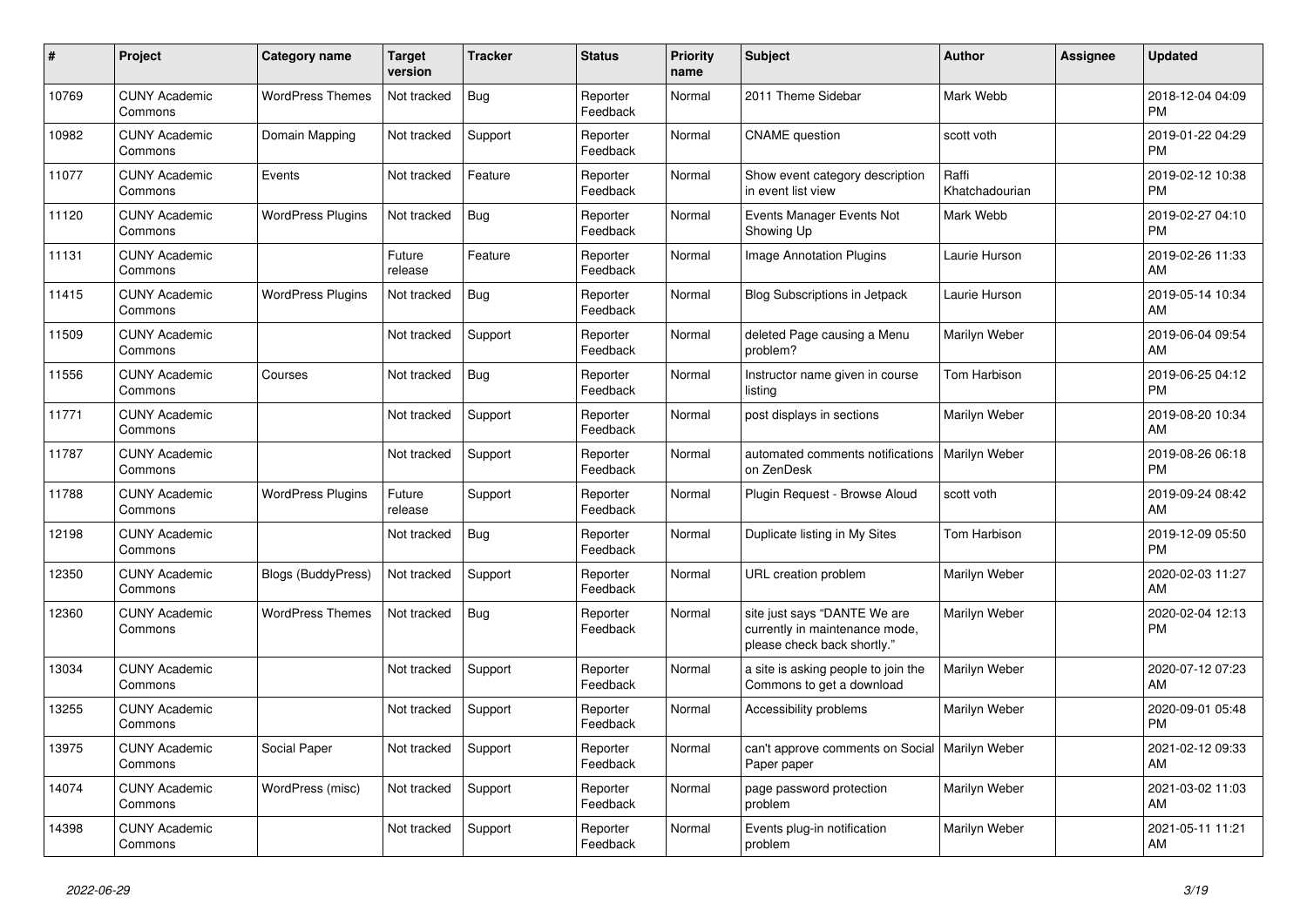| #     | Project                         | <b>Category name</b>     | <b>Target</b><br>version | <b>Tracker</b> | <b>Status</b>        | <b>Priority</b><br>name | <b>Subject</b>                                                     | Author                  | <b>Assignee</b>   | <b>Updated</b>                |
|-------|---------------------------------|--------------------------|--------------------------|----------------|----------------------|-------------------------|--------------------------------------------------------------------|-------------------------|-------------------|-------------------------------|
| 14538 | <b>CUNY Academic</b><br>Commons |                          | Not tracked              | Support        | Reporter<br>Feedback | Normal                  | <b>Weebly To Commons</b>                                           | Laurie Hurson           |                   | 2021-09-14 10:47<br>AM        |
| 14629 | <b>CUNY Academic</b><br>Commons |                          | Not tracked              | <b>Bug</b>     | Reporter<br>Feedback | Normal                  | Possible Post Order Bug?                                           | <b>Syelle Graves</b>    |                   | 2021-09-14 10:47<br>AM        |
| 14784 | <b>CUNY Academic</b><br>Commons |                          |                          | Support        | Reporter<br>Feedback | Normal                  | User report of logo problem when<br>using Customizer theme         | Marilyn Weber           |                   | 2021-09-17 10:25<br>AM        |
| 14842 | <b>CUNY Academic</b><br>Commons |                          | Not tracked              | Support        | Reporter<br>Feedback | Normal                  | Question about widgets and block<br>editor                         | Gina Cherry             |                   | 2021-10-06 03:01<br><b>PM</b> |
| 14900 | <b>CUNY Academic</b><br>Commons |                          | Not tracked              | Support        | Reporter<br>Feedback | Normal                  | previous theme?                                                    | Marilyn Weber           |                   | 2021-10-25 10:31<br>AM        |
| 15169 | <b>CUNY Academic</b><br>Commons |                          | 2.0.2                    | Support        | Reporter<br>Feedback | Normal                  | new Prelude website zipfiles for<br>custom theme and other files.  | Marilyn Weber           |                   | 2022-06-14 11:36<br>AM        |
| 15176 | <b>CUNY Academic</b><br>Commons |                          | Not tracked              | Support        | Reporter<br>Feedback | Normal                  | Archiving Q Writing & Old<br>Wordpress Sites on the Commons        | Laurie Hurson           |                   | 2022-02-08 10:28<br>AM        |
| 15260 | <b>CUNY Academic</b><br>Commons |                          |                          | Support        | Reporter<br>Feedback | Normal                  | Diacritical markings   European<br><b>Stages</b>                   | Marilyn Weber           |                   | 2022-02-04 08:16<br>AM        |
| 15370 | <b>CUNY Academic</b><br>Commons |                          |                          | Support        | Reporter<br>Feedback | Normal                  | All-in-One Event Calendar?                                         | Marilyn Weber           |                   | 2022-02-17 11:03<br>AM        |
| 15613 | <b>CUNY Academic</b><br>Commons |                          | 2.0.2                    | Feature        | Reporter<br>Feedback | Normal                  | Adding "Passster" plugin                                           | Laurie Hurson           |                   | 2022-06-14 11:36<br>AM        |
| 15655 | <b>CUNY Academic</b><br>Commons |                          | 2.0.2                    | Support        | Reporter<br>Feedback | Normal                  | Event Aggregator plugin?                                           | Marilyn Weber           |                   | 2022-06-14 11:36<br>AM        |
| 15923 | <b>CUNY Academic</b><br>Commons |                          | Not tracked              | Feature        | Reporter<br>Feedback | Normal                  | <b>Bellows Plugin Adjustments</b>                                  | Laurie Hurson           |                   | 2022-04-20 10:10<br>AM        |
| 16099 | <b>CUNY Academic</b><br>Commons |                          |                          | Support        | Reporter<br>Feedback | Normal                  | request for Newsletter Glue                                        | Marilyn Weber           |                   | 2022-05-13 12:14<br><b>PM</b> |
| 16290 | <b>CUNY Academic</b><br>Commons |                          |                          | Feature        | Reporter<br>Feedback | Normal                  | Add Table Of Contents Block<br>plug-in                             | Raffi<br>Khatchadourian |                   | 2022-06-24 10:26<br>AM        |
| 10380 | <b>CUNY Academic</b><br>Commons | WordPress (misc)         | Future<br>release        | Feature        | In Progress          | Normal                  | Remove blacklisted plugins                                         | Boone Gorges            |                   | 2022-04-26 12:00<br><b>PM</b> |
| 2577  | <b>NYCDH Community</b><br>Site  |                          |                          | Feature        | Assigned             | Low                     | <b>Investigate Potential to Add Links</b><br>to the Forum          | <b>Mark Newton</b>      | Alex Gil          | 2013-05-16 09:40<br><b>PM</b> |
| 2576  | <b>NYCDH Community</b><br>Site  |                          |                          | <b>Bug</b>     | Hold                 | Low                     | Test Next Button in Javascript<br><b>Tutorial Under Activities</b> | <b>Mark Newton</b>      | Alex Gil          | 2013-05-18 02:55<br><b>PM</b> |
| 11968 | JustPublics@365<br>MediaCamp    |                          |                          | Feature        | <b>New</b>           | Normal                  | Nanoscience Retractable Display<br>Unit                            | Donald Cherry           | Bonnie<br>Eissner | 2021-02-19 08:50<br>AM        |
| 1166  | <b>CUNY Academic</b><br>Commons | <b>Email Invitations</b> | Future<br>release        | Feature        | <b>New</b>           | Low                     | Better organizational tools for<br>Sent Invites                    | Boone Gorges            | Boone<br>Gorges   | 2015-11-09 06:02<br>PM        |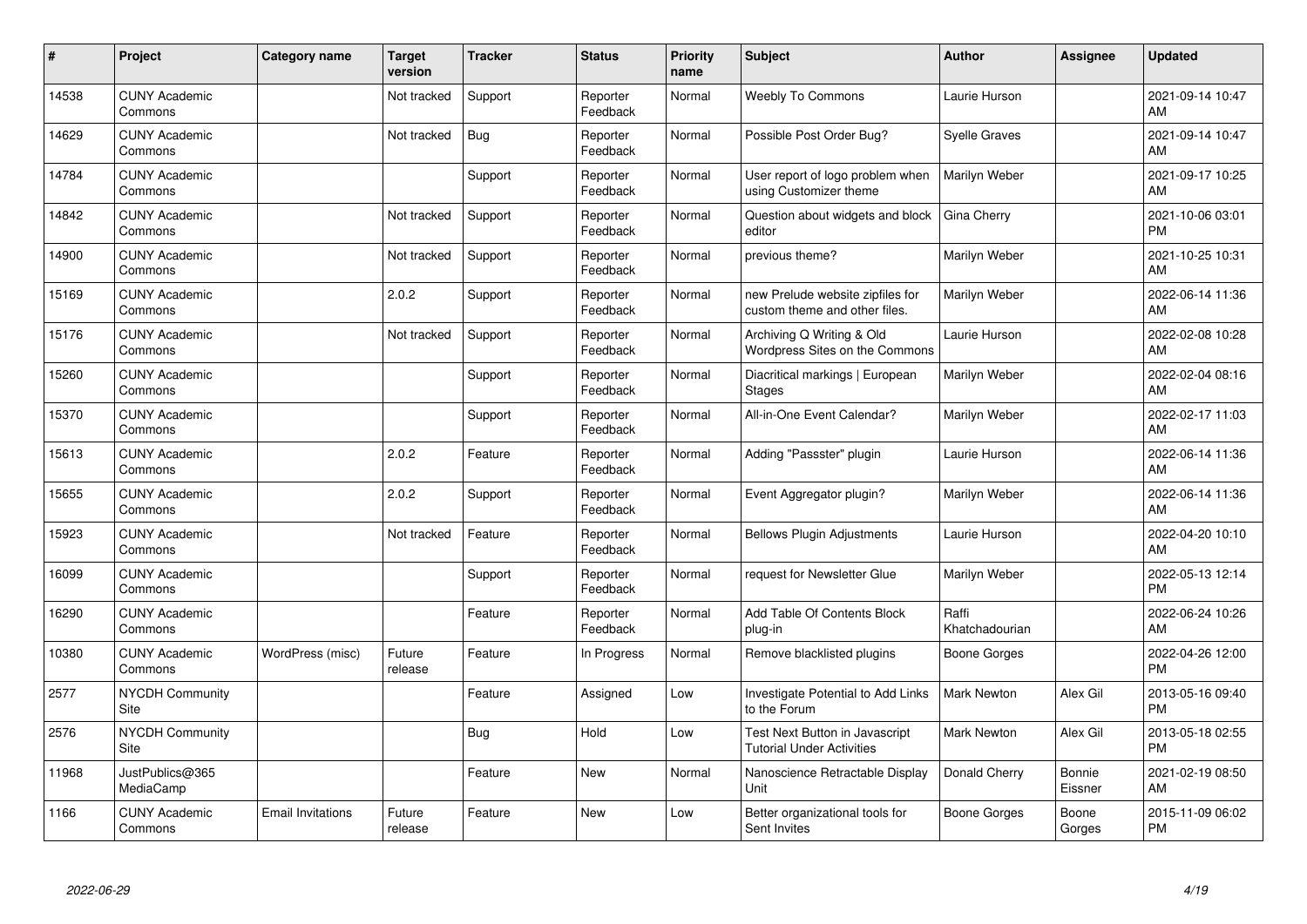| #     | Project                         | Category name             | <b>Target</b><br>version | <b>Tracker</b> | <b>Status</b> | <b>Priority</b><br>name | Subject                                                                                   | <b>Author</b>           | <b>Assignee</b> | <b>Updated</b>                |
|-------|---------------------------------|---------------------------|--------------------------|----------------|---------------|-------------------------|-------------------------------------------------------------------------------------------|-------------------------|-----------------|-------------------------------|
| 1167  | <b>CUNY Academic</b><br>Commons | <b>Email Invitations</b>  | Future<br>release        | Feature        | <b>New</b>    | Low                     | Allow email invitations to be<br>resent                                                   | <b>Boone Gorges</b>     | Boone<br>Gorges | 2015-11-12 12:53<br>AM        |
| 2753  | <b>CUNY Academic</b><br>Commons | <b>Public Portfolio</b>   | Future<br>release        | Feature        | New           | Normal                  | Create actual actual tagification in<br>academic interests and other<br>fields            | Micki Kaufman           | Boone<br>Gorges | 2015-01-05 08:52<br><b>PM</b> |
| 3048  | <b>CUNY Academic</b><br>Commons | <b>Public Portfolio</b>   | Future<br>release        | Feature        | New           | Low                     | Images for rich text profile fields                                                       | <b>Boone Gorges</b>     | Boone<br>Gorges | 2014-02-19 12:56<br><b>PM</b> |
| 3580  | <b>CUNY Academic</b><br>Commons | Group Blogs               | Future<br>release        | Feature        | New           | Normal                  | Multiple blogs per group                                                                  | Boone Gorges            | Boone<br>Gorges | 2018-02-20 02:02<br><b>PM</b> |
| 3615  | <b>CUNY Academic</b><br>Commons | Redmine                   | Not tracked              | Feature        | New           | Low                     | Create Redmine issues via email                                                           | Dominic Giglio          | Boone<br>Gorges | 2017-11-16 11:36<br>AM        |
| 4481  | <b>CUNY Academic</b><br>Commons | Events                    | Future<br>release        | Feature        | New           | Normal                  | Group admins/mods should have<br>the ability to unlink an event from<br>the group         | Boone Gorges            | Boone<br>Gorges | 2017-04-24 03:53<br><b>PM</b> |
| 4592  | <b>CUNY Academic</b><br>Commons | Events                    | Future<br>release        | Design/UX      | New           | Normal                  | Event Creation - Venue Dropdown<br>Slow                                                   | Samantha Raddatz        | Boone<br>Gorges | 2015-09-14 04:56<br><b>PM</b> |
| 5052  | <b>CUNY Academic</b><br>Commons | Social Paper              | Future<br>release        | Feature        | <b>New</b>    | Low                     | Sentence by sentence or line by<br>line comments (SP suggestion #3)                       | Marilyn Weber           | Boone<br>Gorges | 2016-02-11 10:24<br><b>PM</b> |
| 5182  | <b>CUNY Academic</b><br>Commons | Social Paper              | Future<br>release        | Design/UX      | New           | Normal                  | "Publishing" a private paper on<br>social paper?                                          | Raffi<br>Khatchadourian | Boone<br>Gorges | 2016-10-13 04:12<br><b>PM</b> |
| 6389  | <b>CUNY Academic</b><br>Commons | <b>BuddyPress Docs</b>    | Future<br>release        | Feature        | <b>New</b>    | Low                     | Make Discussion Area Visible<br>When Editing a Doc                                        | <b>Luke Waltzer</b>     | Boone<br>Gorges | 2016-10-21 04:16<br><b>PM</b> |
| 7022  | <b>CUNY Academic</b><br>Commons | Announcements             | Future<br>release        | <b>Bug</b>     | New           | Normal                  | Sitewide announcements should<br>be displayed on, and dismissable<br>from, mapped domains | <b>Boone Gorges</b>     | Boone<br>Gorges | 2018-03-22 10:18<br>AM        |
| 7663  | <b>CUNY Academic</b><br>Commons | Social Paper              | Future<br>release        | <b>Bug</b>     | <b>New</b>    | Normal                  | Social Paper notifications not<br>formatted correctly on secondary<br>sites               | <b>Boone Gorges</b>     | Boone<br>Gorges | 2018-04-16 03:52<br><b>PM</b> |
| 7981  | <b>CUNY Academic</b><br>Commons | Social Paper              | Future<br>release        | <b>Bug</b>     | New           | Normal                  | Social Paper comments should<br>not go to spam                                            | <b>Luke Waltzer</b>     | Boone<br>Gorges | 2018-04-16 03:52<br><b>PM</b> |
| 8835  | <b>CUNY Academic</b><br>Commons | <b>Blogs (BuddyPress)</b> | Future<br>release        | Feature        | New           | Normal                  | Extend cuny is shortlinks to sites                                                        | <b>Luke Waltzer</b>     | Boone<br>Gorges | 2022-04-26 11:59<br>AM        |
| 9926  | <b>CUNY Academic</b><br>Commons | <b>WordPress Plugins</b>  | Future<br>release        | Bug            | New           | Normal                  | twitter-mentions-as-comments<br>cron jobs can run long                                    | <b>Boone Gorges</b>     | Boone<br>Gorges | 2018-10-24 12:34<br><b>PM</b> |
| 10226 | <b>CUNY Academic</b><br>Commons | Courses                   | Future<br>release        | Feature        | New           | Normal                  | Add "My Courses" to drop down<br>list                                                     | scott voth              | Boone<br>Gorges | 2021-11-19 12:42<br><b>PM</b> |
| 10794 | <b>CUNY Academic</b><br>Commons | Performance               | Not tracked              | Bug            | New           | Normal                  | Memcached connection<br>occasionally breaks                                               | <b>Boone Gorges</b>     | Boone<br>Gorges | 2018-12-06 03:30<br><b>PM</b> |
| 11496 | <b>CUNY Academic</b><br>Commons | Public Portfolio          | 1.15.2                   | Support        | New           | Normal                  | Replace Twitter Icon on Member<br>Portfolio page                                          | scott voth              | Boone<br>Gorges | 2019-06-06 01:03<br><b>PM</b> |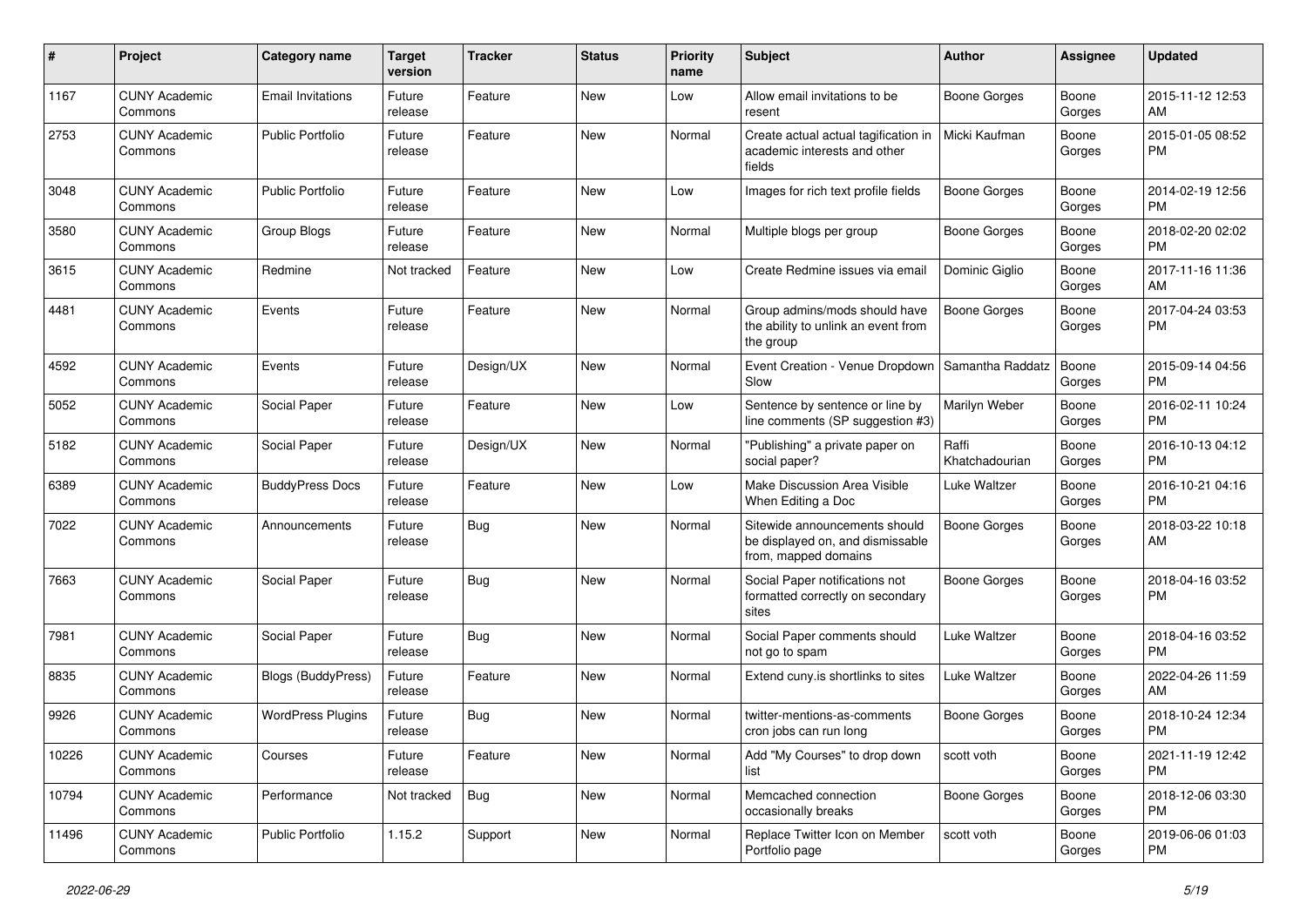| #     | Project                         | Category name              | <b>Target</b><br>version | <b>Tracker</b> | <b>Status</b> | <b>Priority</b><br>name | Subject                                                                                       | <b>Author</b>       | <b>Assignee</b> | <b>Updated</b>                |
|-------|---------------------------------|----------------------------|--------------------------|----------------|---------------|-------------------------|-----------------------------------------------------------------------------------------------|---------------------|-----------------|-------------------------------|
| 11531 | <b>CUNY Academic</b><br>Commons | Events                     | Future<br>release        | Feature        | New           | Normal                  | Main Events calendar should<br>include non-public events that<br>user has access to           | scott voth          | Boone<br>Gorges | 2019-06-11 10:00<br>AM        |
| 12042 | <b>CUNY Academic</b><br>Commons | <b>Email Notifications</b> | Future<br>release        | Feature        | New           | Normal                  | Improved error logging for BPGES<br>send queue                                                | <b>Boone Gorges</b> | Boone<br>Gorges | 2021-11-19 12:25<br><b>PM</b> |
| 12091 | <b>CUNY Academic</b><br>Commons | Group Files                | Future<br>release        | Feature        | New           | Normal                  | Improved pre-upload file<br>validation for bp-group-documents                                 | <b>Boone Gorges</b> | Boone<br>Gorges | 2019-11-14 01:21<br><b>PM</b> |
| 12438 | <b>CUNY Academic</b><br>Commons | Courses                    | Not tracked              | Bug            | New           | Normal                  | Site appearing twice                                                                          | Laurie Hurson       | Boone<br>Gorges | 2020-02-18 01:34<br><b>PM</b> |
| 12911 | <b>CUNY Academic</b><br>Commons |                            | Not tracked              | Feature        | New           | Normal                  | Block access to xmlrpc.php based<br>on User-Agent                                             | Boone Gorges        | Boone<br>Gorges | 2020-06-09 05:12<br><b>PM</b> |
| 13370 | <b>CUNY Academic</b><br>Commons | Group Library              | Future<br>release        | Feature        | New           | Normal                  | Library bulk deletion and folder<br>editing                                                   | Colin McDonald      | Boone<br>Gorges | 2020-10-13 10:41<br>AM        |
| 13466 | <b>CUNY Academic</b><br>Commons | Cavalcade                  | Future<br>release        | Feature        | <b>New</b>    | Normal                  | Automated cleanup for duplicate<br>Cavalcade tasks                                            | <b>Boone Gorges</b> | Boone<br>Gorges | 2020-10-13 05:24<br><b>PM</b> |
| 13835 | <b>CUNY Academic</b><br>Commons | WordPress (misc)           | Future<br>release        | Feature        | <b>New</b>    | Normal                  | Allow OneSearch widget to have<br>'CUNY' as campus                                            | <b>Boone Gorges</b> | Boone<br>Gorges | 2021-11-19 12:39<br><b>PM</b> |
| 13949 | <b>CUNY Academic</b><br>Commons |                            | Not tracked              | Bug            | <b>New</b>    | Normal                  | Continued debugging of runaway<br>MySQL connections                                           | Matt Gold           | Boone<br>Gorges | 2021-09-14 10:42<br>AM        |
| 14184 | <b>CUNY Academic</b><br>Commons | <b>Public Portfolio</b>    | Future<br>release        | Feature        | New           | Normal                  | Centralized mechanism for storing<br>Campus affiliations                                      | <b>Boone Gorges</b> | Boone<br>Gorges | 2022-01-04 11:35<br>AM        |
| 14309 | <b>CUNY Academic</b><br>Commons | Group Library              | Future<br>release        | Feature        | New           | Normal                  | Better handling of<br>bp_group_document file<br>download attempts when file is<br>not present | Boone Gorges        | Boone<br>Gorges | 2021-11-19 12:28<br><b>PM</b> |
| 14908 | <b>CUNY Academic</b><br>Commons | Performance                |                          | Bug            | <b>New</b>    | Normal                  | Stale object cache on cdev                                                                    | Raymond Hoh         | Boone<br>Gorges | 2021-12-07 09:45<br>AM        |
| 14987 | <b>CUNY Academic</b><br>Commons | <b>WordPress Plugins</b>   | Future<br>release        | Bug            | <b>New</b>    | Normal                  | Elementor update causes<br>database freeze-up                                                 | <b>Boone Gorges</b> | Boone<br>Gorges | 2021-11-29 12:02<br><b>PM</b> |
| 15210 | <b>CUNY Academic</b><br>Commons | Analytics                  | Not tracked              | Design/UX      | <b>New</b>    | Normal                  | Google Analytics improvements                                                                 | Colin McDonald      | Boone<br>Gorges | 2022-05-24 10:47<br>AM        |
| 15767 | <b>CUNY Academic</b><br>Commons | WordPress (misc)           |                          | Support        | <b>New</b>    | Normal                  | Site loading slowly                                                                           | scott voth          | Boone<br>Gorges | 2022-04-04 08:56<br>PM        |
| 15883 | <b>CUNY Academic</b><br>Commons |                            | 2.1.0                    | Feature        | New           | Normal                  | Release BPGES update                                                                          | Boone Gorges        | Boone<br>Gorges | 2022-05-26 10:39<br>AM        |
| 16199 | <b>CUNY Academic</b><br>Commons | Directories                | 2.0.2                    | <b>Bug</b>     | New           | Normal                  | Removed "Semester" Filter from<br><b>Courses Directory</b>                                    | Laurie Hurson       | Boone<br>Gorges | 2022-06-14 11:36<br>AM        |
| 16307 | <b>CUNY Academic</b><br>Commons |                            |                          | Bug            | New           | Normal                  | Add brief messaging to<br>accept/decline group membership<br>requests                         | Matt Gold           | Boone<br>Gorges | 2022-06-27 06:13<br>PM        |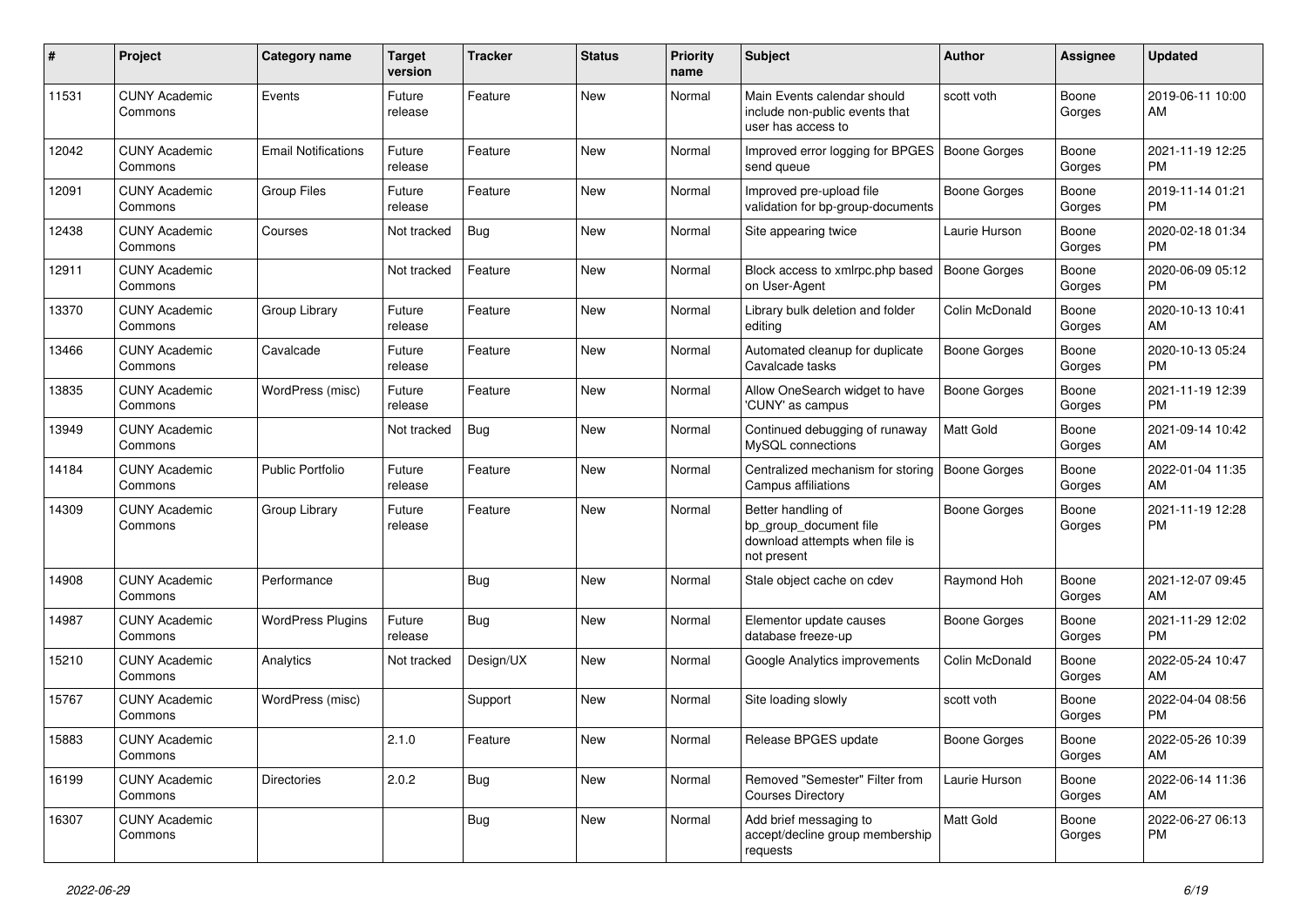| $\#$ | Project                         | Category name            | Target<br>version | <b>Tracker</b> | <b>Status</b> | <b>Priority</b><br>name | <b>Subject</b>                                                       | <b>Author</b>       | Assignee        | <b>Updated</b>                |
|------|---------------------------------|--------------------------|-------------------|----------------|---------------|-------------------------|----------------------------------------------------------------------|---------------------|-----------------|-------------------------------|
| 58   | <b>CUNY Academic</b><br>Commons | BuddyPress (misc)        | Future<br>release | Feature        | Assigned      | Low                     | Make member search sortable by<br>last name                          | Roberta Brody       | Boone<br>Gorges | 2010-08-26 02:38<br><b>PM</b> |
| 287  | <b>CUNY Academic</b><br>Commons | WordPress (misc)         | Future<br>release | Feature        | Assigned      | Normal                  | Create troubleshooting tool for<br>account sign-up                   | <b>Matt Gold</b>    | Boone<br>Gorges | 2015-11-09 06:17<br><b>PM</b> |
| 377  | <b>CUNY Academic</b><br>Commons | BuddyPress (misc)        | Future<br>release | Feature        | Assigned      | Normal                  | Like buttons                                                         | Matt Gold           | Boone<br>Gorges | 2010-11-16 05:13<br><b>PM</b> |
| 435  | <b>CUNY Academic</b><br>Commons | <b>BuddyPress</b> (misc) | Future<br>release | Feature        | Assigned      | Normal                  | Include Avatar Images in Forum<br><b>Post Notification Emails</b>    | <b>Matt Gold</b>    | Boone<br>Gorges | 2010-12-08 12:40<br><b>PM</b> |
| 500  | <b>CUNY Academic</b><br>Commons | <b>BuddyPress (misc)</b> | Future<br>release | Feature        | Assigned      | Normal                  | Export Group Data                                                    | Matt Gold           | Boone<br>Gorges | 2010-12-19 12:09<br><b>PM</b> |
| 519  | <b>CUNY Academic</b><br>Commons | <b>BuddyPress Docs</b>   | Future<br>release | Feature        | Assigned      | Low                     | TOC for individual docs - for new<br>BP "wiki-like" plugin           | scott voth          | Boone<br>Gorges | 2015-11-09 05:54<br><b>PM</b> |
| 554  | <b>CUNY Academic</b><br>Commons | BuddyPress (misc)        | Future<br>release | Feature        | Assigned      | Normal                  | Add Trackback notifications to<br>site-wide activity feed            | <b>Matt Gold</b>    | Boone<br>Gorges | 2015-11-09 06:19<br><b>PM</b> |
| 585  | <b>CUNY Academic</b><br>Commons | Group Forums             | Future<br>release | Feature        | Assigned      | Normal                  | Merge Forum Topics                                                   | Sarah Morgano       | Boone<br>Gorges | 2011-07-06 04:11<br><b>PM</b> |
| 599  | <b>CUNY Academic</b><br>Commons | BuddyPress (misc)        | Future<br>release | Feature        | Assigned      | Normal                  | Consider adding rating plugins for<br>BuddyPress/BBPress             | Matt Gold           | Boone<br>Gorges | 2011-08-22 06:50<br><b>PM</b> |
| 618  | <b>CUNY Academic</b><br>Commons | <b>BuddyPress Docs</b>   | Future<br>release | Feature        | Assigned      | Normal                  | BuddyPress Docs: export formats                                      | <b>Boone Gorges</b> | Boone<br>Gorges | 2015-11-09 05:38<br><b>PM</b> |
| 635  | <b>CUNY Academic</b><br>Commons | BuddyPress (misc)        | Future<br>release | Feature        | Assigned      | Normal                  | Big Blue Button -<br>Videoconferencing in Groups and<br><b>Blogs</b> | Matt Gold           | Boone<br>Gorges | 2011-03-14 03:24<br><b>PM</b> |
| 658  | <b>CUNY Academic</b><br>Commons | <b>WordPress Plugins</b> | Future<br>release | Feature        | Assigned      | Normal                  | Rebulid Sitewide Tag Suggestion                                      | <b>Matt Gold</b>    | Boone<br>Gorges | 2015-01-05 08:47<br><b>PM</b> |
| 1165 | <b>CUNY Academic</b><br>Commons | <b>Email Invitations</b> | Future<br>release | Feature        | Assigned      | Low                     | Allow saved lists of invitees under<br>Send Invites                  | Boone Gorges        | Boone<br>Gorges | 2015-11-09 06:03<br><b>PM</b> |
| 1417 | <b>CUNY Academic</b><br>Commons | <b>BuddyPress Docs</b>   | Future<br>release | Feature        | Assigned      | Low                     | <b>Bulk actions for BuddyPress Docs</b>                              | Boone Gorges        | Boone<br>Gorges | 2016-10-17 10:41<br><b>PM</b> |
| 1422 | <b>CUNY Academic</b><br>Commons | <b>BuddyPress Docs</b>   | Future<br>release | Feature        | Assigned      | Normal                  | Make "created Doc" activity icons<br>non-mini                        | Boone Gorges        | Boone<br>Gorges | 2015-11-09 05:48<br><b>PM</b> |
| 1460 | <b>CUNY Academic</b><br>Commons | Analytics                | Future<br>release | Feature        | Assigned      | Normal                  | Update System Report                                                 | <b>Brian Foote</b>  | Boone<br>Gorges | 2015-11-09 06:13<br><b>PM</b> |
| 1508 | <b>CUNY Academic</b><br>Commons | WordPress (misc)         | Future<br>release | Feature        | Assigned      | Normal                  | Share login cookies across<br>mapped domains                         | Boone Gorges        | Boone<br>Gorges | 2012-07-02 12:12<br><b>PM</b> |
| 1562 | <b>CUNY Academic</b><br>Commons | <b>WordPress Plugins</b> | Future<br>release | Feature        | Assigned      | Low                     | Play with NYT Collaborative<br><b>Authoring Tool</b>                 | <b>Matt Gold</b>    | Boone<br>Gorges | 2015-01-05 08:47<br><b>PM</b> |
| 1744 | <b>CUNY Academic</b><br>Commons | <b>BuddyPress Docs</b>   | Future<br>release | Feature        | Assigned      | Normal                  | Spreadsheet-style Docs                                               | Boone Gorges        | Boone<br>Gorges | 2015-11-09 06:13<br><b>PM</b> |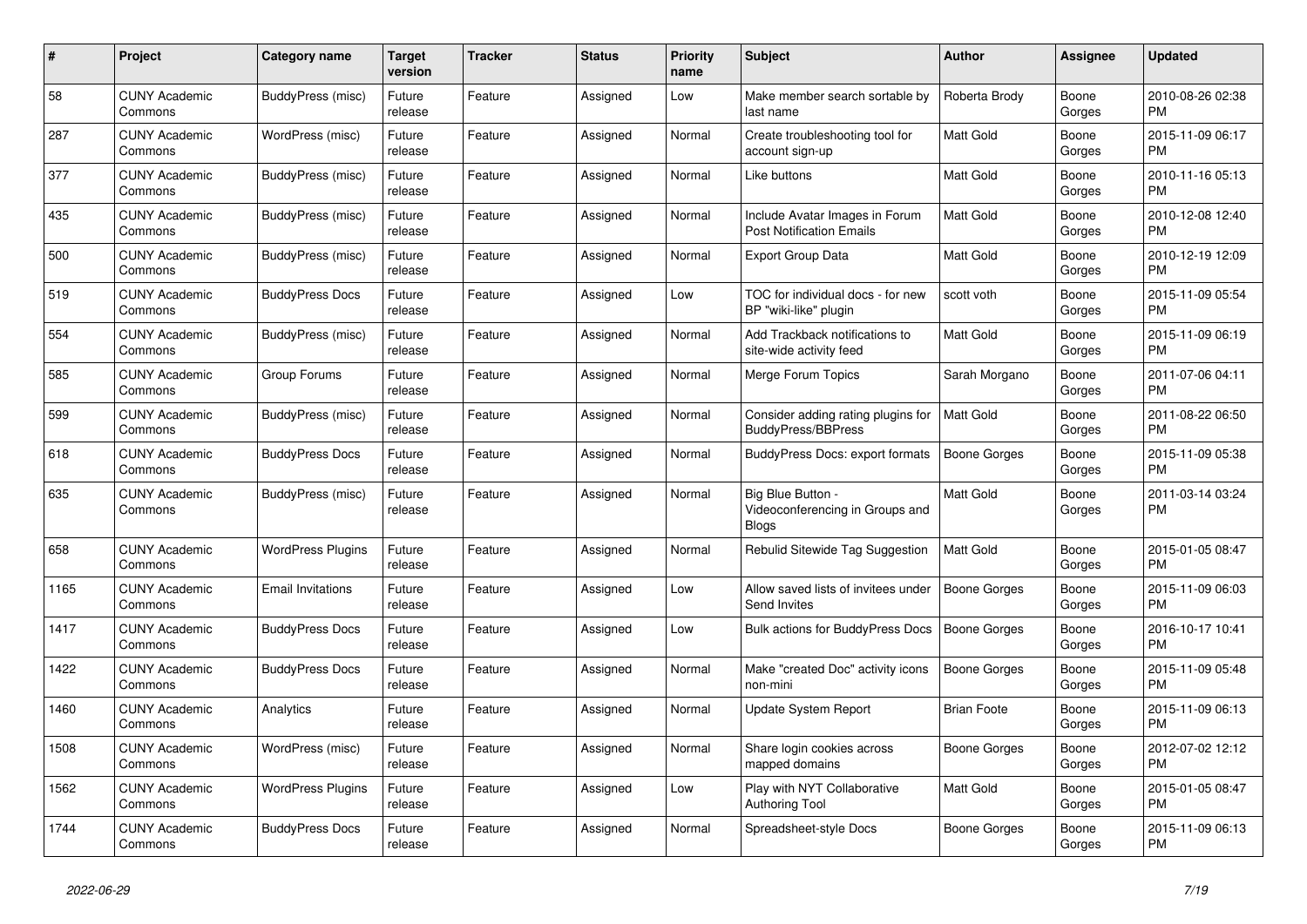| #    | Project                         | Category name                  | <b>Target</b><br>version | <b>Tracker</b> | <b>Status</b> | <b>Priority</b><br>name | <b>Subject</b>                                                              | Author           | Assignee        | <b>Updated</b>                |
|------|---------------------------------|--------------------------------|--------------------------|----------------|---------------|-------------------------|-----------------------------------------------------------------------------|------------------|-----------------|-------------------------------|
| 1888 | <b>CUNY Academic</b><br>Commons | Home Page                      | Future<br>release        | Feature        | Assigned      | Normal                  | Refactor BP MPO Activity Filter to<br>support proper pagination             | Sarah Morgano    | Boone<br>Gorges | 2014-05-01 07:11<br><b>PM</b> |
| 2013 | <b>CUNY Academic</b><br>Commons | <b>Public Portfolio</b>        | Future<br>release        | Feature        | Assigned      | Low                     | Have Profile Privacy Options<br>show up only for filled-in fields           | <b>Matt Gold</b> | Boone<br>Gorges | 2015-11-09 06:09<br><b>PM</b> |
| 2223 | <b>CUNY Academic</b><br>Commons | <b>WordPress Plugins</b>       | Future<br>release        | Feature        | Assigned      | Low                     | Add Participad to the CUNY<br><b>Academic Commons</b>                       | Matt Gold        | Boone<br>Gorges | 2014-09-17 10:03<br><b>PM</b> |
| 2325 | <b>CUNY Academic</b><br>Commons | BuddyPress (misc)              | Future<br>release        | Feature        | Assigned      | Low                     | Profile should have separate<br>fields for first/last names                 | local admin      | Boone<br>Gorges | 2015-11-09 06:09<br><b>PM</b> |
| 2523 | <b>CUNY Academic</b><br>Commons | <b>BuddyPress Docs</b>         | Future<br>release        | Feature        | Assigned      | Normal                  | Allow Users to Upload Images to<br><b>BP</b> Docs                           | <b>Matt Gold</b> | Boone<br>Gorges | 2015-11-09 06:14<br><b>PM</b> |
| 2610 | <b>CUNY Academic</b><br>Commons | Group Invitations              | Future<br>release        | Feature        | Assigned      | Low                     | Request: Custom invitation<br>message to group invites                      | local admin      | Boone<br>Gorges | 2015-11-09 06:13<br><b>PM</b> |
| 3002 | <b>CUNY Academic</b><br>Commons | Search                         | Future<br>release        | Feature        | Assigned      | Normal                  | Overhaul CAC search by using<br>external search appliance                   | Boone Gorges     | Boone<br>Gorges | 2020-07-15 03:05<br><b>PM</b> |
| 3042 | <b>CUNY Academic</b><br>Commons | <b>Public Portfolio</b>        | Future<br>release        | Feature        | Assigned      | Normal                  | Browsing member interests                                                   | <b>Matt Gold</b> | Boone<br>Gorges | 2015-03-21 09:04<br><b>PM</b> |
| 3080 | <b>CUNY Academic</b><br>Commons | Group Files                    | Future<br>release        | Feature        | Assigned      | Low                     | Create a system to keep track of<br>file changes                            | Matt Gold        | Boone<br>Gorges | 2014-02-26 10:04<br><b>PM</b> |
| 3193 | <b>CUNY Academic</b><br>Commons | Group Forums                   | Future<br>release        | Feature        | Assigned      | Normal                  | bbPress 2.x dynamic roles and<br>RBE                                        | Boone Gorges     | Boone<br>Gorges | 2014-09-30 01:30<br><b>PM</b> |
| 3220 | <b>CUNY Academic</b><br>Commons | <b>Public Portfolio</b>        | Future<br>release        | Feature        | Assigned      | Normal                  | Add indent/outdent option to<br>Formatting Buttons on Profile<br>Page       | <b>Matt Gold</b> | Boone<br>Gorges | 2014-05-21 10:39<br><b>PM</b> |
| 3230 | <b>CUNY Academic</b><br>Commons | Internal Tools and<br>Workflow | Not tracked              | Feature        | Assigned      | High                    | Scripts for quicker<br>provisioning/updating of<br>development environments | Boone Gorges     | Boone<br>Gorges | 2016-01-26 04:54<br><b>PM</b> |
| 3308 | <b>CUNY Academic</b><br>Commons | Group Invitations              | Future<br>release        | Feature        | Assigned      | Normal                  | Allow members to rescind group<br>invitations                               | <b>Matt Gold</b> | Boone<br>Gorges | 2015-04-01 08:53<br><b>PM</b> |
| 3475 | <b>CUNY Academic</b><br>Commons | Events                         | Future<br>release        | Feature        | Assigned      | Normal                  | Request to add plugin to<br>streamline room<br>booking/appointment booking  | Naomi Barrettara | Boone<br>Gorges | 2014-12-01 05:14<br><b>PM</b> |
| 3759 | <b>CUNY Academic</b><br>Commons | WordPress (misc)               | Future<br>release        | Feature        | Assigned      | Normal                  | Review Interface for Adding Users<br>to Blogs                               | <b>Matt Gold</b> | Boone<br>Gorges | 2015-03-24 05:52<br><b>PM</b> |
| 3768 | <b>CUNY Academic</b><br>Commons | <b>Public Portfolio</b>        | Future<br>release        | Feature        | Assigned      | Normal                  | Institutions/Past positions on<br>public portfolios                         | Matt Gold        | Boone<br>Gorges | 2018-04-23 10:44<br>AM        |
| 4053 | <b>CUNY Academic</b><br>Commons | Events                         | Future<br>release        | Feature        | Assigned      | Normal                  | Create new tab for past events                                              | Matt Gold        | Boone<br>Gorges | 2015-05-12 02:10<br><b>PM</b> |
| 4238 | <b>CUNY Academic</b><br>Commons | Events                         | Future<br>release        | Feature        | Assigned      | Normal                  | Copy Events to Other Groups?                                                | <b>Matt Gold</b> | Boone<br>Gorges | 2015-07-02 10:08<br>AM        |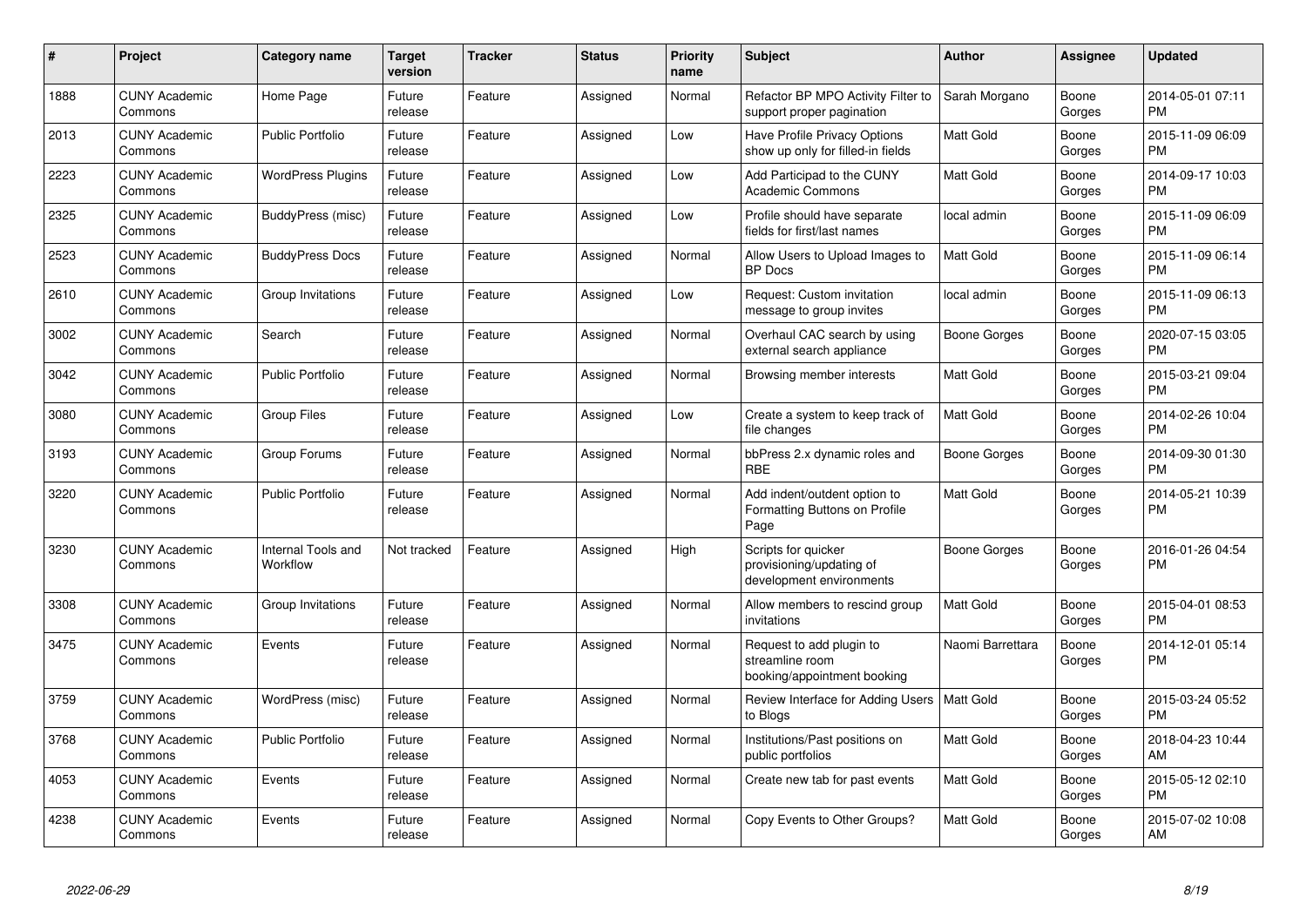| #     | Project                         | <b>Category name</b>       | <b>Target</b><br>version | <b>Tracker</b> | <b>Status</b>        | <b>Priority</b><br>name | Subject                                                                                                       | Author              | <b>Assignee</b> | <b>Updated</b>                |
|-------|---------------------------------|----------------------------|--------------------------|----------------|----------------------|-------------------------|---------------------------------------------------------------------------------------------------------------|---------------------|-----------------|-------------------------------|
| 4903  | <b>CUNY Academic</b><br>Commons | Events                     | Future<br>release        | Design/UX      | Assigned             | Normal                  | Improving visual appearance of<br>event calendars                                                             | <b>Matt Gold</b>    | Boone<br>Gorges | 2016-10-13 11:51<br>AM        |
| 4980  | <b>CUNY Academic</b><br>Commons | Home Page                  | Future<br>release        | Feature        | Assigned             | Normal                  | CAC Featured Content -- Adding<br>Randomization                                                               | <b>Matt Gold</b>    | Boone<br>Gorges | 2016-12-12 03:01<br><b>PM</b> |
| 5234  | <b>CUNY Academic</b><br>Commons | Membership                 | Future<br>release        | Feature        | Assigned             | Normal                  | Write Unconfirmed patch for WP                                                                                | <b>Boone Gorges</b> | Boone<br>Gorges | 2016-10-24 11:18<br>AM        |
| 5696  | <b>CUNY Academic</b><br>Commons | Events                     | Future<br>release        | Feature        | Assigned             | Normal                  | Events Calendar - display options<br>calendar aggregation                                                     | <b>Matt Gold</b>    | Boone<br>Gorges | 2016-10-13 11:44<br>AM        |
| 8836  | <b>CUNY Academic</b><br>Commons | <b>Blogs (BuddyPress)</b>  | Future<br>release        | Feature        | Assigned             | Normal                  | Redesign site launch process                                                                                  | <b>Matt Gold</b>    | Boone<br>Gorges | 2019-10-03 02:49<br><b>PM</b> |
| 8900  | <b>CUNY Academic</b><br>Commons | Accessibility              | Future<br>release        | Feature        | Assigned             | Normal                  | Look into tools to enforce<br>accessibility in WP environment                                                 | <b>Matt Gold</b>    | Boone<br>Gorges | 2022-04-26 11:59<br>AM        |
| 8901  | <b>CUNY Academic</b><br>Commons | Accessibility              | Future<br>release        | Feature        | Assigned             | Normal                  | Theme analysis for accessibility                                                                              | Matt Gold           | Boone<br>Gorges | 2022-04-26 11:59<br>AM        |
| 9895  | <b>CUNY Academic</b><br>Commons | Onboarding                 | Future<br>release        | Feature        | Assigned             | Normal                  | Add "Accept Invitation"<br>link/button/function to Group<br>and/or Site invitation emails?                    | <b>Luke Waltzer</b> | Boone<br>Gorges | 2018-06-07 12:42<br><b>PM</b> |
| 9941  | <b>CUNY Academic</b><br>Commons | Wiki                       | Not tracked              | Support        | Assigned             | Normal                  | Wiki functionality                                                                                            | <b>Matt Gold</b>    | Boone<br>Gorges | 2018-06-26 10:57<br>AM        |
| 10368 | <b>CUNY Academic</b><br>Commons |                            | Future<br>release        | Feature        | Assigned             | Normal                  | Use ORCID data to populate<br>academic profile page                                                           | Stephen Francoeur   | Boone<br>Gorges | 2018-09-25 01:53<br><b>PM</b> |
| 15604 | <b>CUNY Academic</b><br>Commons | <b>Email Notifications</b> | Future<br>release        | Feature        | Assigned             | Normal                  | Restructure Commons Group<br><b>Digest Email Messages</b>                                                     | Matt Gold           | Boone<br>Gorges | 2022-05-26 10:45<br>AM        |
| 2618  | <b>NYCDH Community</b><br>Site  |                            |                          | <b>Bug</b>     | Assigned             | Low                     | Mark blogs as spam when created<br>by users marked as spam                                                    | Matt Gold           | Boone<br>Gorges | 2013-06-09 11:38<br><b>PM</b> |
| 8756  | <b>CUNY Academic</b><br>Commons | Group Blogs                | Future<br>release        | Feature        | Hold                 | Normal                  | Connect multiple blogs to one<br>group?                                                                       | <b>Matt Gold</b>    | Boone<br>Gorges | 2017-09-30 10:42<br>AM        |
| 14113 | <b>CUNY Academic</b><br>Commons | WordPress (misc)           | Future<br>release        | <b>Bug</b>     | Hold                 | Normal                  | Block Editor Not Working on this<br>page - Json error                                                         | scott voth          | Boone<br>Gorges | 2021-03-05 11:01<br>AM        |
| 16092 | <b>CUNY Academic</b><br>Commons |                            | Future<br>release        | Feature        | Hold                 | Normal                  | Don't show main site in Site<br>search results                                                                | <b>Boone Gorges</b> | Boone<br>Gorges | 2022-05-17 03:12<br><b>PM</b> |
| 6014  | <b>CUNY Academic</b><br>Commons | Publicity                  | Future<br>release        | Publicity      | Reporter<br>Feedback | Normal                  | Google search listing                                                                                         | <b>Matt Gold</b>    | Boone<br>Gorges | 2016-09-21 03:48<br>PM        |
| 8675  | <b>CUNY Academic</b><br>Commons | <b>User Onboarding</b>     | Future<br>release        | <b>Bug</b>     | Reporter<br>Feedback | Low                     | Add new User search screen calls   Paul Hebert<br>for the input of email address but<br>doesn't work with one |                     | Boone<br>Gorges | 2017-10-11 11:17<br>AM        |
| 9207  | <b>CUNY Academic</b><br>Commons |                            | Future<br>release        | Support        | Reporter<br>Feedback | Normal                  | display dashboards made in<br>Tableau?                                                                        | Marilyn Weber       | Boone<br>Gorges | 2018-04-10 10:42<br>AM        |
| 9211  | <b>CUNY Academic</b><br>Commons | <b>WordPress Plugins</b>   | Future<br>release        | Support        | Reporter<br>Feedback | Normal                  | Auto-Role Setting in Forum Plugin   Luke Waltzer<br><b>Causing Some Confusion</b>                             |                     | Boone<br>Gorges | 2018-03-13 11:44<br>AM        |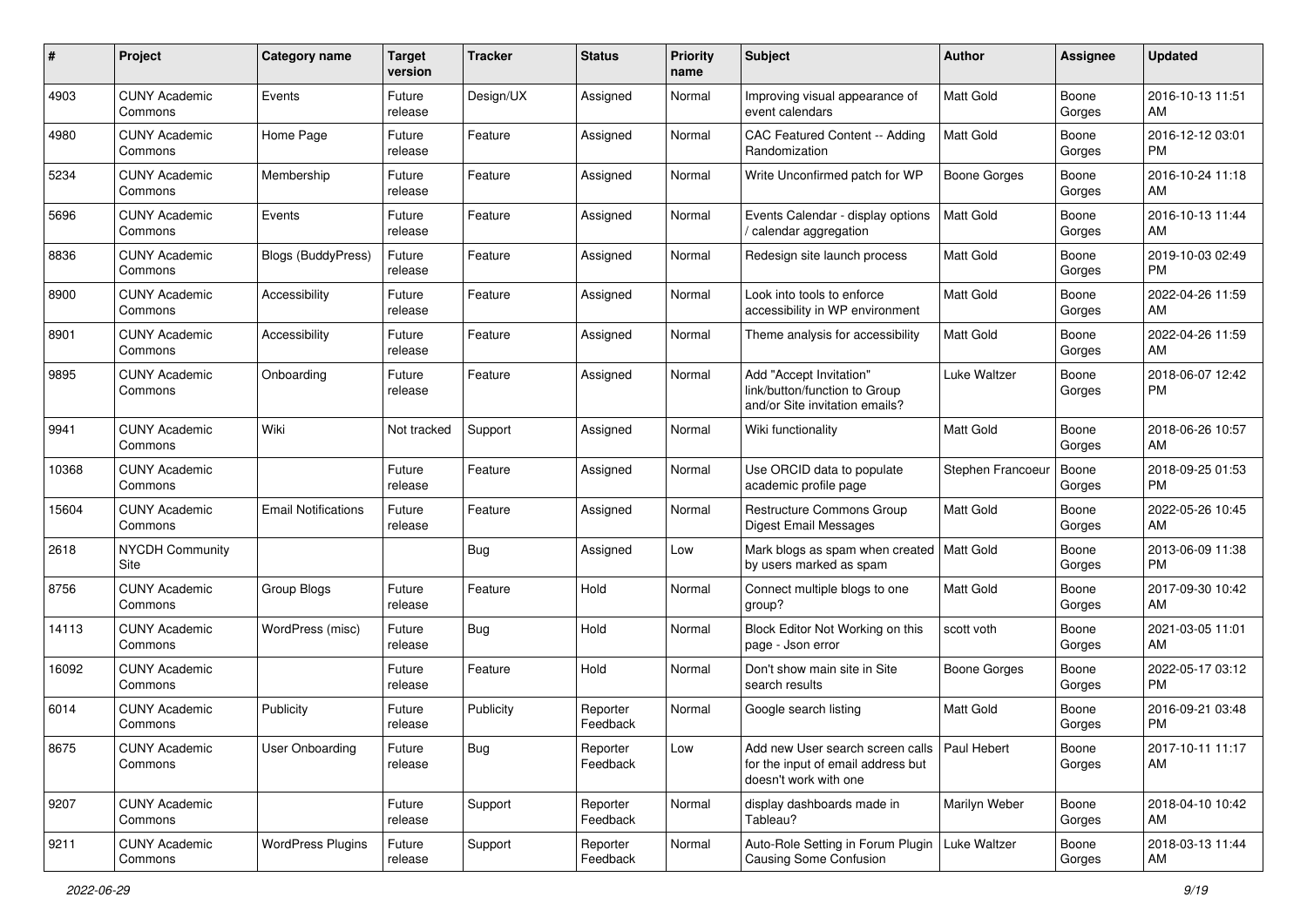| #     | Project                         | <b>Category name</b>       | Target<br>version | <b>Tracker</b> | <b>Status</b>        | <b>Priority</b><br>name | <b>Subject</b>                                                    | <b>Author</b>           | <b>Assignee</b> | <b>Updated</b>                |
|-------|---------------------------------|----------------------------|-------------------|----------------|----------------------|-------------------------|-------------------------------------------------------------------|-------------------------|-----------------|-------------------------------|
| 9289  | <b>CUNY Academic</b><br>Commons | <b>WordPress Plugins</b>   | Future<br>release | <b>Bug</b>     | Reporter<br>Feedback | Normal                  | <b>Email Users Plugin</b>                                         | Laurie Hurson           | Boone<br>Gorges | 2018-10-24 12:34<br><b>PM</b> |
| 9515  | <b>CUNY Academic</b><br>Commons | <b>WordPress Plugins</b>   | Not tracked       | <b>Bug</b>     | Reporter<br>Feedback | Normal                  | Text to Speech plugin - "More<br>Slowly" checkbox not working     | scott voth              | Boone<br>Gorges | 2018-06-13 02:26<br><b>PM</b> |
| 9947  | <b>CUNY Academic</b><br>Commons | <b>WordPress Plugins</b>   | Future<br>release | Feature        | Reporter<br>Feedback | Normal                  | Install H5P quiz plugin                                           | <b>Matt Gold</b>        | Boone<br>Gorges | 2018-09-11 11:01<br>AM        |
| 9979  | <b>CUNY Academic</b><br>Commons | <b>Email Notifications</b> | Not tracked       | <b>Bug</b>     | Reporter<br>Feedback | Normal                  | Reports of slow email activation<br>emails                        | <b>Matt Gold</b>        | Boone<br>Gorges | 2018-08-29 09:40<br><b>PM</b> |
| 10040 | <b>CUNY Academic</b><br>Commons | WordPress (misc)           | Not tracked       | <b>Bug</b>     | Reporter<br>Feedback | Normal                  | User doesn't see full list of themes   Matt Gold                  |                         | Boone<br>Gorges | 2018-07-25 10:12<br>AM        |
| 10678 | <b>CUNY Academic</b><br>Commons |                            | Not tracked       | <b>Bug</b>     | Reporter<br>Feedback | High                    | Newsletter Plugin Not Sending<br>Out Newsletters                  | Mark Webb               | Boone<br>Gorges | 2019-09-16 09:38<br><b>PM</b> |
| 11386 | <b>CUNY Academic</b><br>Commons | WordPress - Media          | Not tracked       | Support        | Reporter<br>Feedback | Normal                  | disappearing images                                               | scott voth              | Boone<br>Gorges | 2019-05-14 10:32<br>AM        |
| 11449 | <b>CUNY Academic</b><br>Commons | WordPress - Media          | Not tracked       | Support        | Reporter<br>Feedback | Normal                  | Cloning Media Library for JITP<br>from Staging to Production Site | Patrick DeDauw          | Boone<br>Gorges | 2019-05-13 12:00<br><b>PM</b> |
| 11945 | <b>CUNY Academic</b><br>Commons | Reckoning                  | Future<br>release | Feature        | Reporter<br>Feedback | Normal                  | Add Comments bubble to<br>Reckoning views                         | Boone Gorges            | Boone<br>Gorges | 2019-11-12 05:14<br><b>PM</b> |
| 12121 | <b>CUNY Academic</b><br>Commons | <b>WordPress Plugins</b>   | 2.0.2             | Feature        | Reporter<br>Feedback | Normal                  | Embedding H5P Iframes on<br><b>Commons Site</b>                   | Laurie Hurson           | Boone<br>Gorges | 2022-06-14 11:36<br>AM        |
| 14483 | <b>CUNY Academic</b><br>Commons | WordPress - Media          | Not tracked       | <b>Bug</b>     | Reporter<br>Feedback | Normal                  | Wordpress PDF Embed Stopped<br>Working after JITP Media Clone     | Patrick DeDauw          | Boone<br>Gorges | 2021-05-20 01:51<br><b>PM</b> |
| 14504 | <b>CUNY Academic</b><br>Commons |                            | Not tracked       | Publicity      | Reporter<br>Feedback | Normal                  | Adding showcases to home page<br>menu                             | Laurie Hurson           | Boone<br>Gorges | 2022-01-19 03:26<br><b>PM</b> |
| 15242 | <b>CUNY Academic</b><br>Commons | Performance                | Not tracked       | <b>Bug</b>     | Reporter<br>Feedback | Normal                  | Slugist site                                                      | Raffi<br>Khatchadourian | Boone<br>Gorges | 2022-02-07 11:14<br>AM        |
| 3419  | <b>CUNY Academic</b><br>Commons | Group Invitations          | 1.6.14            | Bug            | Testing<br>Required  | Normal                  | Neatening the display of<br>messages on group requests            | <b>Matt Gold</b>        | Boone<br>Gorges | 2014-09-01 09:29<br><b>PM</b> |
| 3059  | <b>CUNY Academic</b><br>Commons | Group Forums               | Future<br>release | Design/UX      | <b>New</b>           | Normal                  | Forum Post Permissable Content<br><b>Explanatory Text</b>         | Chris Stein             | Chris Stein     | 2015-04-02 11:27<br>AM        |
| 10354 | <b>CUNY Academic</b><br>Commons | <b>Public Portfolio</b>    | Future<br>release | Feature        | <b>New</b>           | Normal                  | Opt out of Having a Profile Page                                  | scott voth              | Chris Stein     | 2020-05-12 10:43<br>AM        |
| 365   | <b>CUNY Academic</b><br>Commons | WordPress (misc)           | Future<br>release | Feature        | Assigned             | Normal                  | <b>Create Mouseover Tooltips</b><br>throughout Site               | <b>Matt Gold</b>        | Chris Stein     | 2015-11-09 06:18<br><b>PM</b> |
| 860   | <b>CUNY Academic</b><br>Commons | Design                     | Future<br>release | Design/UX      | Assigned             | Normal                  | Standardize Button Treatment<br>Across the Commons                | <b>Chris Stein</b>      | Chris Stein     | 2014-05-01 09:45<br>AM        |
| 2754  | <b>CUNY Academic</b><br>Commons | Design                     | Future<br>release | Feature        | Assigned             | Normal                  | Determine strategy for CAC logo<br>handling in top header         | Micki Kaufman           | Chris Stein     | 2015-01-05 08:53<br><b>PM</b> |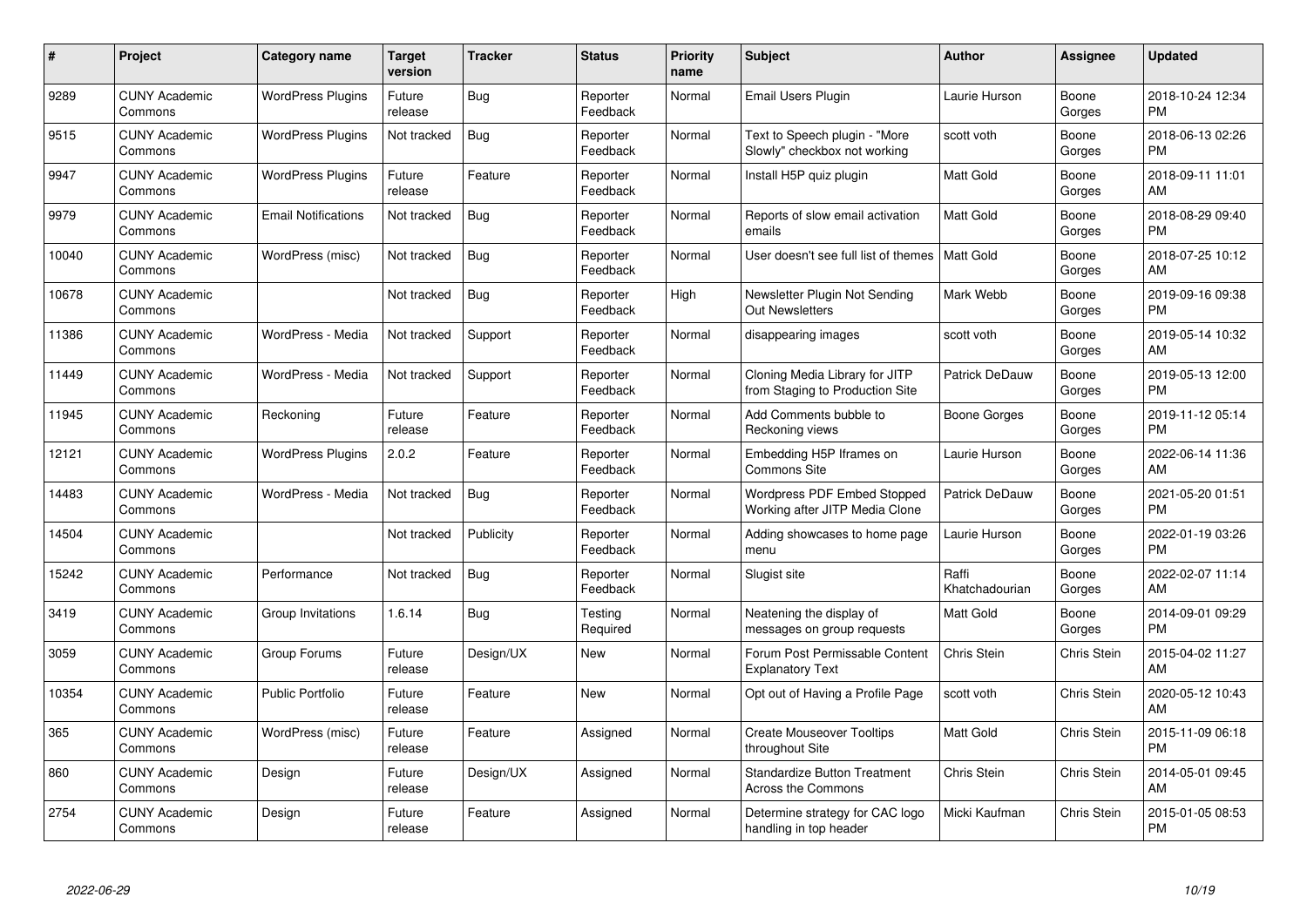| #     | Project                                                                 | Category name            | <b>Target</b><br>version | <b>Tracker</b>        | <b>Status</b>        | <b>Priority</b><br>name | <b>Subject</b>                                                         | <b>Author</b>        | <b>Assignee</b>     | <b>Updated</b>                |
|-------|-------------------------------------------------------------------------|--------------------------|--------------------------|-----------------------|----------------------|-------------------------|------------------------------------------------------------------------|----------------------|---------------------|-------------------------------|
| 2832  | <b>CUNY Academic</b><br>Commons                                         | <b>Public Portfolio</b>  | Future<br>release        | Feature               | Assigned             | Normal                  | Improve interface for (not)<br>auto-linking profile fields             | <b>Boone Gorges</b>  | Chris Stein         | 2015-01-05 08:52<br><b>PM</b> |
| 2881  | <b>CUNY Academic</b><br>Commons                                         | <b>Public Portfolio</b>  | Future<br>release        | Feature               | Assigned             | Normal                  | Redesign the UX for Profiles                                           | Chris Stein          | Chris Stein         | 2016-10-13 12:45<br><b>PM</b> |
| 3330  | <b>CUNY Academic</b><br>Commons                                         | My Commons               | Future<br>release        | Feature               | Assigned             | Normal                  | "Commons Information" tool                                             | <b>Boone Gorges</b>  | Chris Stein         | 2014-09-22 08:46<br><b>PM</b> |
| 3354  | <b>CUNY Academic</b><br>Commons                                         | <b>Group Files</b>       | Future<br>release        | Feature               | Assigned             | Low                     | Allow Group Download of Multiple<br><b>Selected Files</b>              | Matt Gold            | Chris Stein         | 2014-08-01 08:50<br>AM        |
| 3770  | <b>CUNY Academic</b><br>Commons                                         | <b>Public Portfolio</b>  | Future<br>release        | Feature               | Assigned             | Normal                  | Improve Layout/Formatting of<br>Positions Area on Public<br>Portfolios | <b>Matt Gold</b>     | Chris Stein         | 2015-04-01 09:17<br><b>PM</b> |
| 5827  | <b>CUNY Academic</b><br>Commons                                         | <b>Public Portfolio</b>  | Future<br>release        | <b>Bug</b>            | Assigned             | Normal                  | Academic Interests square<br>bracket links not working                 | scott voth           | Chris Stein         | 2016-08-11 11:59<br><b>PM</b> |
| 9028  | <b>CUNY Academic</b><br>Commons                                         | Onboarding               | Future<br>release        | Feature               | Assigned             | Normal                  | suggest groups to new members<br>during the registration process       | Matt Gold            | Chris Stein         | 2018-10-24 12:34<br><b>PM</b> |
| 1544  | <b>CUNY Academic</b><br>Commons                                         | Groups (misc)            | Future<br>release        | Feature               | Reporter<br>Feedback | Normal                  | Group Filtering and Sorting                                            | Matt Gold            | Chris Stein         | 2019-03-01 02:25<br><b>PM</b> |
| 8078  | <b>CUNY Academic</b><br>Commons                                         | <b>WordPress Plugins</b> | Future<br>release        | <b>System Upgrade</b> | Assigned             | Normal                  | CommentPress Updates                                                   | Margaret Galvan      | Christian<br>Wach   | 2017-05-08 03:49<br><b>PM</b> |
| 13199 | <b>CUNY Academic</b><br>Commons                                         | Group Forums             | Future<br>release        | Feature               | New                  | Normal                  | Favoring Groups over bbPress<br>plugin                                 | Colin McDonald       | Colin<br>McDonald   | 2021-11-19 12:28<br><b>PM</b> |
| 4438  | <b>CUNY Academic</b><br>Commons                                         | Events                   | Future<br>release        | Bug                   | Assigned             | Normal                  | Events Calendar - Export<br><b>Recurring Events</b>                    | scott voth           | Daniel Jones        | 2016-05-23 04:25<br><b>PM</b> |
| 5268  | <b>CUNY Academic</b><br>Commons                                         | Group Forums             | Future<br>release        | Bug                   | Assigned             | Normal                  | Long-time to post to multiple<br>groups                                | <b>Luke Waltzer</b>  | Daniel Jones        | 2016-09-07 06:31<br><b>PM</b> |
| 412   | <b>CUNY Academic</b><br>Commons                                         | <b>WordPress Themes</b>  | Future<br>release        | Feature               | Assigned             | Normal                  | <b>Featured Themes</b>                                                 | <b>Matt Gold</b>     | Dominic<br>Giglio   | 2015-01-05 08:44<br><b>PM</b> |
| 940   | <b>CUNY Academic</b><br>Commons                                         | Redmine                  | Future<br>release        | Feature               | Assigned             | Low                     | Communication with users after<br>releases                             | <b>Matt Gold</b>     | Dominic<br>Giglio   | 2012-09-09 04:36<br><b>PM</b> |
| 1983  | <b>CUNY Academic</b><br>Commons                                         | Home Page                | Future<br>release        | Feature               | Assigned             | Low                     | Media Library integration with<br>Featured Content plugin              | <b>Boone Gorges</b>  | Dominic<br>Giglio   | 2014-03-17 10:34<br>AM        |
| 2167  | <b>CUNY Academic</b><br>Commons                                         | WordPress (misc)         | Future<br>release        | <b>Bug</b>            | Assigned             | Normal                  | <b>CAC-Livestream Plugin Issues</b>                                    | <b>Michael Smith</b> | Dominic<br>Giglio   | 2015-01-02 03:06<br><b>PM</b> |
| 12062 | AD/O365 Transition<br>from NonMatric to<br><b>Matriculated Students</b> |                          |                          | Feature               | In Progress          | Normal                  | create solution and console<br>project                                 | Emilio Rodriguez     | Emilio<br>Rodriguez | 2019-11-12 03:56<br>PM        |
| 9835  | <b>CUNY Academic</b><br>Commons                                         | Group Forums             | Future<br>release        | Bug                   | Assigned             | Normal                  | add a "like" function?                                                 | Marilyn Weber        | <b>Erik Trainer</b> | 2018-06-05 01:49<br>PM        |
| 13331 | <b>CUNY Academic</b><br>Commons                                         | Site cloning             | Future<br>release        | <b>Bug</b>            | New                  | Normal                  | Combine Site Template and<br>Clone operations                          | <b>Boone Gorges</b>  | Jeremy Felt         | 2021-11-19 12:39<br>PM        |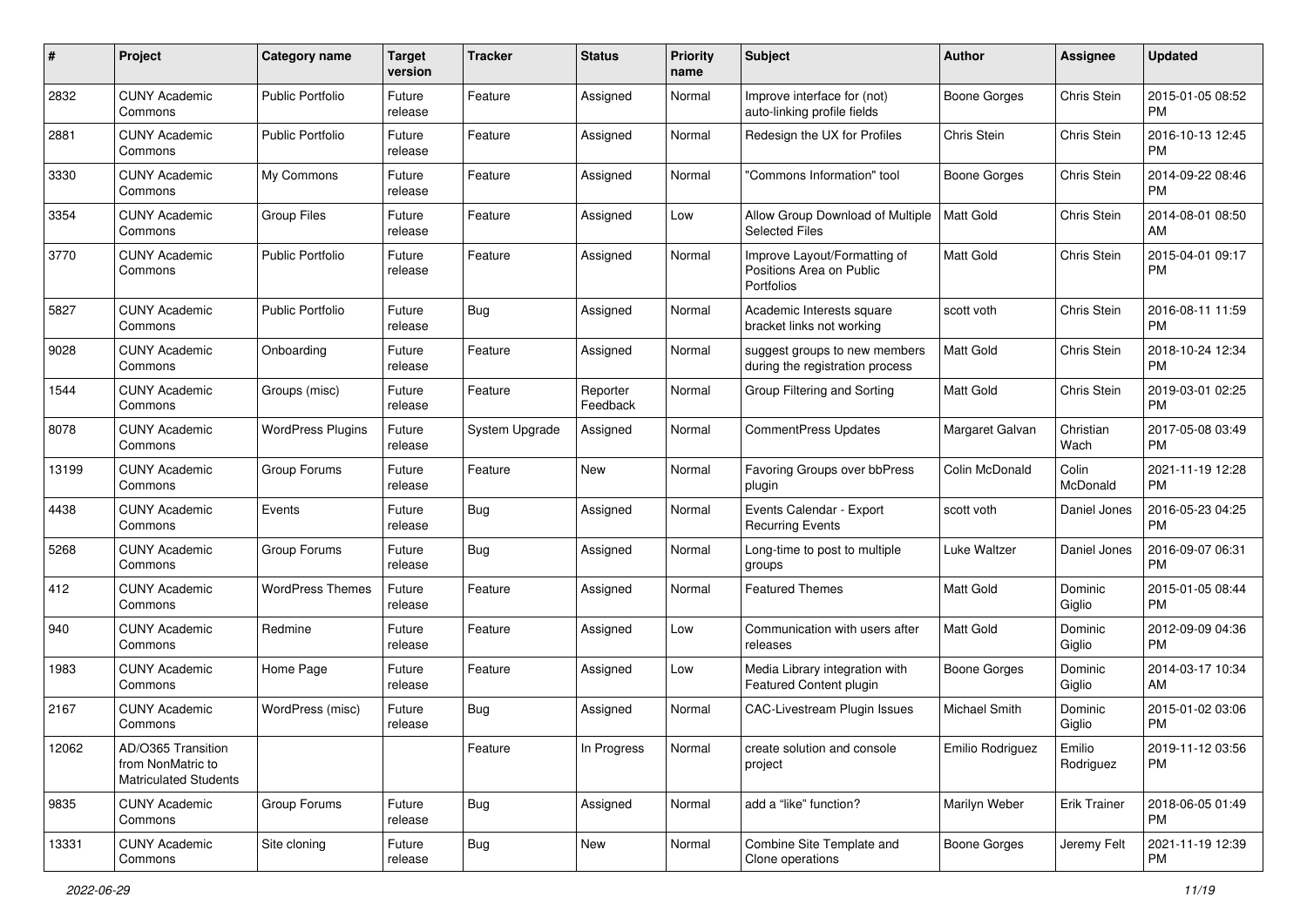| #     | Project                         | Category name                  | <b>Target</b><br>version | <b>Tracker</b> | <b>Status</b>        | <b>Priority</b><br>name | Subject                                                                               | <b>Author</b>           | <b>Assignee</b>     | <b>Updated</b>                |
|-------|---------------------------------|--------------------------------|--------------------------|----------------|----------------------|-------------------------|---------------------------------------------------------------------------------------|-------------------------|---------------------|-------------------------------|
| 13891 | <b>CUNY Academic</b><br>Commons | Internal Tools and<br>Workflow | 2.1.0                    | Feature        | New                  | Normal                  | Migrate automated linting to<br>GitHub Actions                                        | <b>Boone Gorges</b>     | Jeremy Felt         | 2022-06-28 12:21<br><b>PM</b> |
| 15194 | <b>CUNY Academic</b><br>Commons | Internal Tools and<br>Workflow | 2.1.0                    | Feature        | New                  | Normal                  | PHPCS sniff for un-restored<br>switch_to_blog() calls                                 | <b>Boone Gorges</b>     | Jeremy Felt         | 2022-05-26 10:45<br>AM        |
| 11879 | <b>CUNY Academic</b><br>Commons |                                | Not tracked              | <b>Bug</b>     | New                  | Normal                  | Hypothesis comments appearing<br>on multiple, different pdfs across<br>blogs          | Laurie Hurson           | Laurie Hurson       | 2019-09-19 02:39<br><b>PM</b> |
| 14475 | <b>CUNY Academic</b><br>Commons |                                | Not tracked              | Publicity      | New                  | Normal                  | <b>OER Showcase Page</b>                                                              | Laurie Hurson           | Laurie Hurson       | 2021-09-14 10:46<br>AM        |
| 8666  | <b>CUNY Academic</b><br>Commons | Teaching                       | Not tracked              | Documentation  | Assigned             | Normal                  | Create Teaching on the<br>Commons Resource Page                                       | Matt Gold               | Laurie Hurson       | 2019-09-23 03:16<br>PM        |
| 11517 | <b>CUNY Academic</b><br>Commons |                                | Not tracked              | Feature        | Assigned             | Normal                  | wp-accessibility plugin should not<br>strip 'target="_blank" by default               | <b>Boone Gorges</b>     | Laurie Hurson       | 2019-09-24 09:57<br>AM        |
| 12446 | <b>CUNY Academic</b><br>Commons | Groups (misc)                  | Future<br>release        | Feature        | Reporter<br>Feedback | Normal                  | Toggle default site to group forum<br>posting                                         | Laurie Hurson           | Laurie Hurson       | 2020-03-10 11:57<br>AM        |
| 6078  | <b>CUNY Academic</b><br>Commons | <b>Blogs (BuddyPress)</b>      | Future<br>release        | Feature        | New                  | Normal                  | <b>Explore Adding Network Blog</b><br>Metadata Plugin                                 | Luke Waltzer            | Luke Waltzer        | 2016-10-11 10:29<br><b>PM</b> |
| 2666  | <b>CUNY Academic</b><br>Commons | About page                     | Not tracked              | Documentation  | Assigned             | Normal                  | <b>Update About Text</b>                                                              | Chris Stein             | <b>Luke Waltzer</b> | 2016-03-04 11:19<br>AM        |
| 5955  | <b>CUNY Academic</b><br>Commons | Outreach                       | Future<br>release        | Feature        | Assigned             | Normal                  | Create auto-newsletter for<br>commons members                                         | <b>Matt Gold</b>        | Luke Waltzer        | 2016-08-30 10:34<br>AM        |
| 8211  | <b>CUNY Academic</b><br>Commons | <b>WordPress Themes</b>        | Future<br>release        | Feature        | <b>New</b>           | Normal                  | Theme Suggestions: Material<br>Design-Inspired Themes                                 | Margaret Galvan         | Margaret<br>Galvan  | 2017-08-07 02:48<br><b>PM</b> |
| 12392 | <b>CUNY Academic</b><br>Commons | Help/Codex                     | Not tracked              | Documentation  | <b>New</b>           | Normal                  | <b>Updates to Common Commons</b><br>Questions on Help Page                            | scott voth              | Margaret<br>Galvan  | 2020-02-11 10:53<br>AM        |
| 6298  | <b>CUNY Academic</b><br>Commons | User Experience                | Not tracked              | Design/UX      | Assigned             | Normal                  | Examine data from survey                                                              | <b>Matt Gold</b>        | Margaret<br>Galvan  | 2016-10-14 12:16<br><b>PM</b> |
| 7828  | <b>CUNY Academic</b><br>Commons |                                | Not tracked              | Feature        | Assigned             | Normal                  | Theme Assessment 2017                                                                 | Margaret Galvan         | Margaret<br>Galvan  | 2017-05-02 10:41<br><b>PM</b> |
| 3509  | <b>CUNY Academic</b><br>Commons | Publicity                      | 1.7                      | Publicity      | New                  | Normal                  | Create 1.7 digital signage imagery                                                    | Micki Kaufman           | Marilyn<br>Weber    | 2014-10-01 12:40<br><b>PM</b> |
| 9420  | <b>CUNY Academic</b><br>Commons | cuny.is                        | Not tracked              | Feature        | New                  | Normal                  | Request for http://cuny.is/streams                                                    | Raffi<br>Khatchadourian | Marilyn<br>Weber    | 2018-04-02 10:08<br>AM        |
| 12382 | <b>CUNY Academic</b><br>Commons | Membership                     | Not tracked              | Support        | New                  | Normal                  | Email request change                                                                  | Marilyn Weber           | Marilyn<br>Weber    | 2020-02-06 12:56<br>PM        |
| 8837  | <b>CUNY Academic</b><br>Commons |                                | Not tracked              | Feature        | Assigned             | Normal                  | Create a form to request info from<br>people requesting premium<br>themes and plugins | Matt Gold               | Marilyn<br>Weber    | 2017-11-14 03:35<br>PM        |
| 3657  | <b>CUNY Academic</b><br>Commons | WordPress (misc)               | Not tracked              | Feature        | New                  | Normal                  | Create alert for GC email<br>addresses                                                | Matt Gold               | Matt Gold           | 2016-04-14 11:29<br>PM        |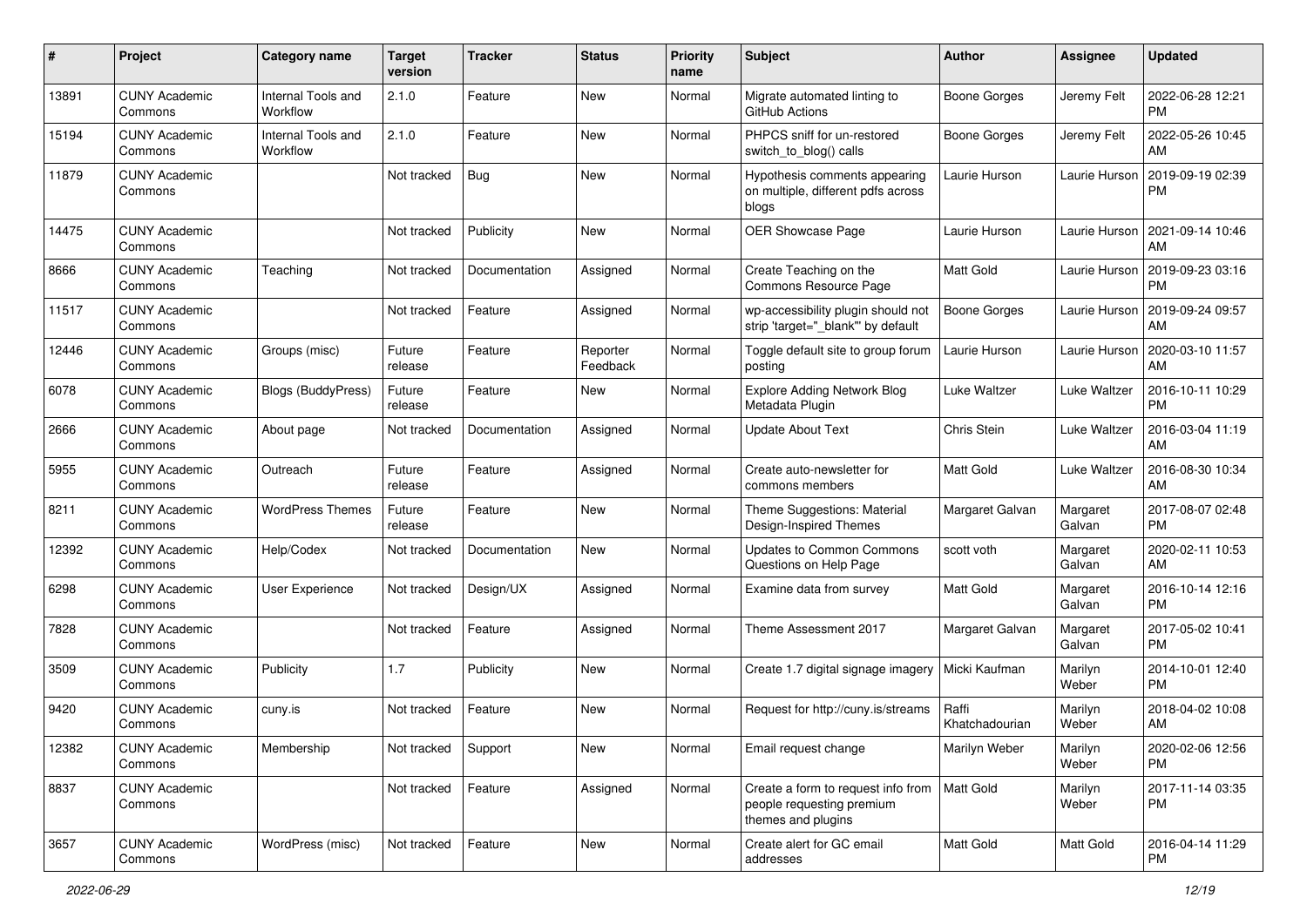| #     | <b>Project</b>                  | Category name            | <b>Target</b><br>version | <b>Tracker</b> | <b>Status</b>        | <b>Priority</b><br>name | <b>Subject</b>                                                                       | <b>Author</b>           | Assignee             | <b>Updated</b>                |
|-------|---------------------------------|--------------------------|--------------------------|----------------|----------------------|-------------------------|--------------------------------------------------------------------------------------|-------------------------|----------------------|-------------------------------|
| 3691  | <b>CUNY Academic</b><br>Commons | <b>WordPress Plugins</b> | Future<br>release        | Bug            | <b>New</b>           | Normal                  | <b>WPMU Domain Mapping</b><br>Debugging on cdev                                      | Raymond Hoh             | <b>Matt Gold</b>     | 2014-12-12 09:04<br>AM        |
| 4225  | <b>CUNY Academic</b><br>Commons | DiRT Integration         | Future<br>release        | Design/UX      | <b>New</b>           | Normal                  | Add information to DIRT page (in<br>Create a Group)                                  | Samantha Raddatz        | Matt Gold            | 2015-06-26 03:14<br><b>PM</b> |
| 4972  | <b>CUNY Academic</b><br>Commons | Analytics                | Not tracked              | Bug            | <b>New</b>           | Normal                  | <b>Newsletter Analytics</b>                                                          | Stephen Real            | Matt Gold            | 2015-12-09 12:54<br><b>PM</b> |
| 8498  | <b>CUNY Academic</b><br>Commons | <b>WordPress Plugins</b> | Future<br>release        | Feature        | <b>New</b>           | Low                     | <b>Gravity Forms Email Users</b>                                                     | Raffi<br>Khatchadourian | Matt Gold            | 2017-10-13 12:58<br><b>PM</b> |
| 8607  | <b>CUNY Academic</b><br>Commons |                          | Not tracked              | Support        | <b>New</b>           | Normal                  | Paypal?                                                                              | Marilyn Weber           | <b>Matt Gold</b>     | 2018-05-15 01:37<br><b>PM</b> |
| 10839 | <b>CUNY Academic</b><br>Commons | About page               | Not tracked              | Support        | New                  | Normal                  | <b>Mission Statement Needs</b><br>Revision                                           | scott voth              | <b>Matt Gold</b>     | 2018-12-26 10:58<br>AM        |
| 11545 | <b>CUNY Academic</b><br>Commons | <b>WordPress Plugins</b> | Not tracked              | Support        | <b>New</b>           | Normal                  | Twitter searches in WordPress                                                        | Gina Cherry             | <b>Matt Gold</b>     | 2019-09-23 01:03<br><b>PM</b> |
| 370   | <b>CUNY Academic</b><br>Commons | Registration             | Future<br>release        | Feature        | Assigned             | High                    | <b>Guest Accounts</b>                                                                | <b>Matt Gold</b>        | <b>Matt Gold</b>     | 2015-04-09 09:33<br><b>PM</b> |
| 2175  | <b>CUNY Academic</b><br>Commons | WordPress (misc)         | Not tracked              | Support        | Assigned             | Normal                  | Subscibe 2 vs. Jetpack<br>subscription options                                       | local admin             | Matt Gold            | 2016-01-26 04:58<br><b>PM</b> |
| 8898  | <b>CUNY Academic</b><br>Commons | Social Paper             | Not tracked              | Feature        | Assigned             | Normal                  | Usage data on docs and social<br>paper                                               | <b>Matt Gold</b>        | Matt Gold            | 2017-11-16 11:32<br>AM        |
| 9015  | <b>CUNY Academic</b><br>Commons | Groups (misc)            | Not tracked              | Outreach       | Assigned             | Normal                  | Email group admins the email<br>addresses of their groups                            | Matt Gold               | <b>Matt Gold</b>     | 2018-01-02 09:54<br>AM        |
| 11493 | <b>CUNY Academic</b><br>Commons | Domain Mapping           | Not tracked              | Support        | Reporter<br>Feedback | Normal                  | Domain Mapping Request - Talia<br>Schaffer                                           | scott voth              | Matt Gold            | 2019-08-06 08:39<br>AM        |
| 12484 | <b>CUNY Academic</b><br>Commons |                          | Not tracked              | Support        | Reporter<br>Feedback | Normal                  | Sign up Code for COIL Course<br>starting in March                                    | Laurie Hurson           | <b>Matt Gold</b>     | 2020-03-02 02:26<br><b>PM</b> |
| 2573  | <b>NYCDH Community</b><br>Site  |                          |                          | Feature        | Reporter<br>Feedback | Normal                  | Add dh nyc twitter list feed to site                                                 | <b>Mark Newton</b>      | <b>Matt Gold</b>     | 2013-05-16 11:42<br><b>PM</b> |
| 8902  | <b>CUNY Academic</b><br>Commons | Design                   | Not tracked              | Feature        | Assigned             | Normal                  | Report back on research on<br><b>BuddyPress themes</b>                               | Matt Gold               | <b>Michael Smith</b> | 2017-11-10 12:31<br><b>PM</b> |
| 3506  | <b>CUNY Academic</b><br>Commons | Publicity                | 1.7                      | Publicity      | <b>New</b>           | Normal                  | Prepare 1.7 email messaging                                                          | Micki Kaufman           | Micki<br>Kaufman     | 2014-10-01 12:36<br><b>PM</b> |
| 7624  | <b>CUNY Academic</b><br>Commons | BuddyPress (misc)        | Future<br>release        | Design/UX      | <b>New</b>           | Normal                  | <b>BP</b> Notifications                                                              | Luke Waltzer            | Paige Dupont         | 2017-02-08 10:43<br><b>PM</b> |
| 6392  | <b>CUNY Academic</b><br>Commons | Group Forums             | Future<br>release        | Design/UX      | Assigned             | Low                     | Composition/Preview Panes in<br>Forum Posts                                          | Luke Waltzer            | Paige Dupont         | 2016-10-21 04:26<br><b>PM</b> |
| 11393 | <b>CUNY Academic</b><br>Commons |                          | Not tracked              | Publicity      | <b>New</b>           | Normal                  | After 1.15 release, ceate a hero<br>slide and post about adding a site<br>to a group | scott voth              | Patrick<br>Sweeney   | 2019-05-14 10:32<br>AM        |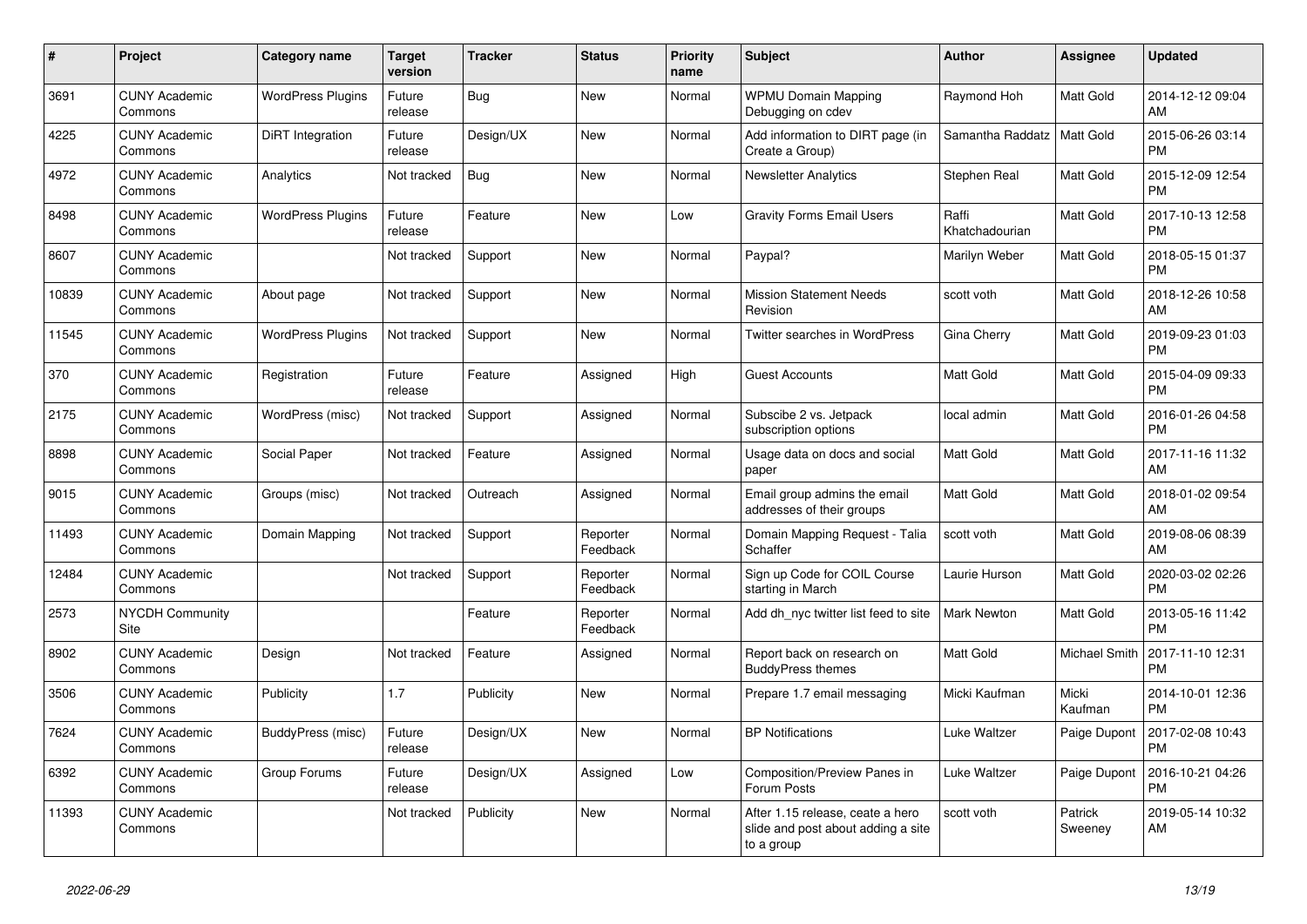| #     | Project                         | Category name              | <b>Target</b><br>version | <b>Tracker</b> | <b>Status</b> | <b>Priority</b><br>name | Subject                                                                       | Author              | <b>Assignee</b> | <b>Updated</b>                |
|-------|---------------------------------|----------------------------|--------------------------|----------------|---------------|-------------------------|-------------------------------------------------------------------------------|---------------------|-----------------|-------------------------------|
| 4535  | <b>CUNY Academic</b><br>Commons | My Commons                 | Future<br>release        | <b>Bug</b>     | <b>New</b>    | Low                     | My Commons filter issue                                                       | scott voth          | Raymond<br>Hoh  | 2015-09-01 11:17<br>AM        |
| 5282  | <b>CUNY Academic</b><br>Commons | Social Paper               | Future<br>release        | <b>Bug</b>     | <b>New</b>    | Normal                  | Replying via email directs to paper<br>but not individual comment.            | Marilyn Weber       | Raymond<br>Hoh  | 2016-03-02 01:48<br><b>PM</b> |
| 6749  | <b>CUNY Academic</b><br>Commons | Events                     | Future<br>release        | <b>Bug</b>     | <b>New</b>    | Low                     | BPEO iCal request can trigger<br>very large number of DB queries              | <b>Boone Gorges</b> | Raymond<br>Hoh  | 2016-11-15 10:09<br><b>PM</b> |
| 7928  | <b>CUNY Academic</b><br>Commons | Group Forums               | Not tracked              | <b>Bug</b>     | <b>New</b>    | Normal                  | Duplicate Forum post                                                          | Luke Waltzer        | Raymond<br>Hoh  | 2017-04-11 09:27<br><b>PM</b> |
| 9346  | <b>CUNY Academic</b><br>Commons | WordPress (misc)           | Not tracked              | <b>Bug</b>     | <b>New</b>    | Normal                  | Clone cetls.bmcc.cuny.edu for<br>development                                  | Owen Roberts        | Raymond<br>Hoh  | 2018-03-06 05:35<br><b>PM</b> |
| 9729  | <b>CUNY Academic</b><br>Commons | <b>SEO</b>                 | Not tracked              | Support        | <b>New</b>    | Normal                  | 503 Errors showing on<br>newlaborforum.cuny.edu                               | Diane Krauthamer    | Raymond<br>Hoh  | 2018-05-22 04:48<br><b>PM</b> |
| 11243 | <b>CUNY Academic</b><br>Commons | BuddyPress (misc)          | Future<br>release        | Bug            | <b>New</b>    | Normal                  | Audit bp-custom.php                                                           | Raymond Hoh         | Raymond<br>Hoh  | 2022-04-26 11:59<br>AM        |
| 11624 | <b>CUNY Academic</b><br>Commons | WordPress (misc)           | Not tracked              | Support        | <b>New</b>    | Normal                  | Change pages into posts or swap<br>database for a Commons site?               | Stephen Klein       | Raymond<br>Hoh  | 2019-07-09 11:04<br>AM        |
| 13286 | <b>CUNY Academic</b><br>Commons |                            | Not tracked              | Support        | <b>New</b>    | Normal                  | problem connecting with<br>WordPress app                                      | Marilyn Weber       | Raymond<br>Hoh  | 2020-09-08 11:16<br>AM        |
| 13358 | <b>CUNY Academic</b><br>Commons | Group Forums               | Future<br>release        | Feature        | <b>New</b>    | Normal                  | Improved UI for group forum<br>threading settings                             | <b>Boone Gorges</b> | Raymond<br>Hoh  | 2021-11-19 12:27<br><b>PM</b> |
| 13430 | <b>CUNY Academic</b><br>Commons | Reply By Email             | Not tracked              | <b>Bug</b>     | <b>New</b>    | Normal                  | Delay in RBE                                                                  | Luke Waltzer        | Raymond<br>Hoh  | 2020-10-13 11:16<br>AM        |
| 13457 | <b>CUNY Academic</b><br>Commons | Group Forums               | 2.0.2                    | <b>Bug</b>     | <b>New</b>    | High                    | Forum post not sending<br>notifications                                       | Filipa Calado       | Raymond<br>Hoh  | 2022-06-14 11:36<br>AM        |
| 14496 | <b>CUNY Academic</b><br>Commons | Domain Mapping             | Future<br>release        | <b>Bug</b>     | <b>New</b>    | Normal                  | Mapped domain SSO uses<br>third-party cookies                                 | Raymond Hoh         | Raymond<br>Hoh  | 2021-05-24 04:03<br><b>PM</b> |
| 16177 | <b>CUNY Academic</b><br>Commons | Reply By Email             |                          | <b>Bug</b>     | <b>New</b>    | Normal                  | Switch to Inbound mode for RBE                                                | Raymond Hoh         | Raymond<br>Hoh  | 2022-05-30 04:32<br><b>PM</b> |
| 333   | <b>CUNY Academic</b><br>Commons | <b>Email Notifications</b> | Future<br>release        | Feature        | Assigned      | Low                     | Delay Forum Notification Email<br>Delivery Until After Editing Period<br>Ends | <b>Matt Gold</b>    | Raymond<br>Hoh  | 2015-11-09 06:01<br><b>PM</b> |
| 1192  | <b>CUNY Academic</b><br>Commons | <b>Group Files</b>         | Future<br>release        | Feature        | Assigned      | Low                     | When posting group files, allow<br>users to add a category without<br>saving  | <b>Matt Gold</b>    | Raymond<br>Hoh  | 2015-11-09 05:53<br><b>PM</b> |
| 3192  | <b>CUNY Academic</b><br>Commons | Group Forums               | Future<br>release        | Feature        | Assigned      | Normal                  | Customizable forum views for<br>bbPress 2.x group forums                      | <b>Boone Gorges</b> | Raymond<br>Hoh  | 2015-11-09 12:47<br>PM        |
| 3492  | <b>CUNY Academic</b><br>Commons | <b>WordPress Themes</b>    | Future<br>release        | Support        | Assigned      | Normal                  | Add CBOX theme to the<br>Commons                                              | scott voth          | Raymond<br>Hoh  | 2014-10-08 05:55<br><b>PM</b> |
| 3517  | <b>CUNY Academic</b><br>Commons | My Commons                 | Future<br>release        | Feature        | Assigned      | Normal                  | Mute/Unmute My Commons<br>updates                                             | Matt Gold           | Raymond<br>Hoh  | 2015-11-09 01:19<br><b>PM</b> |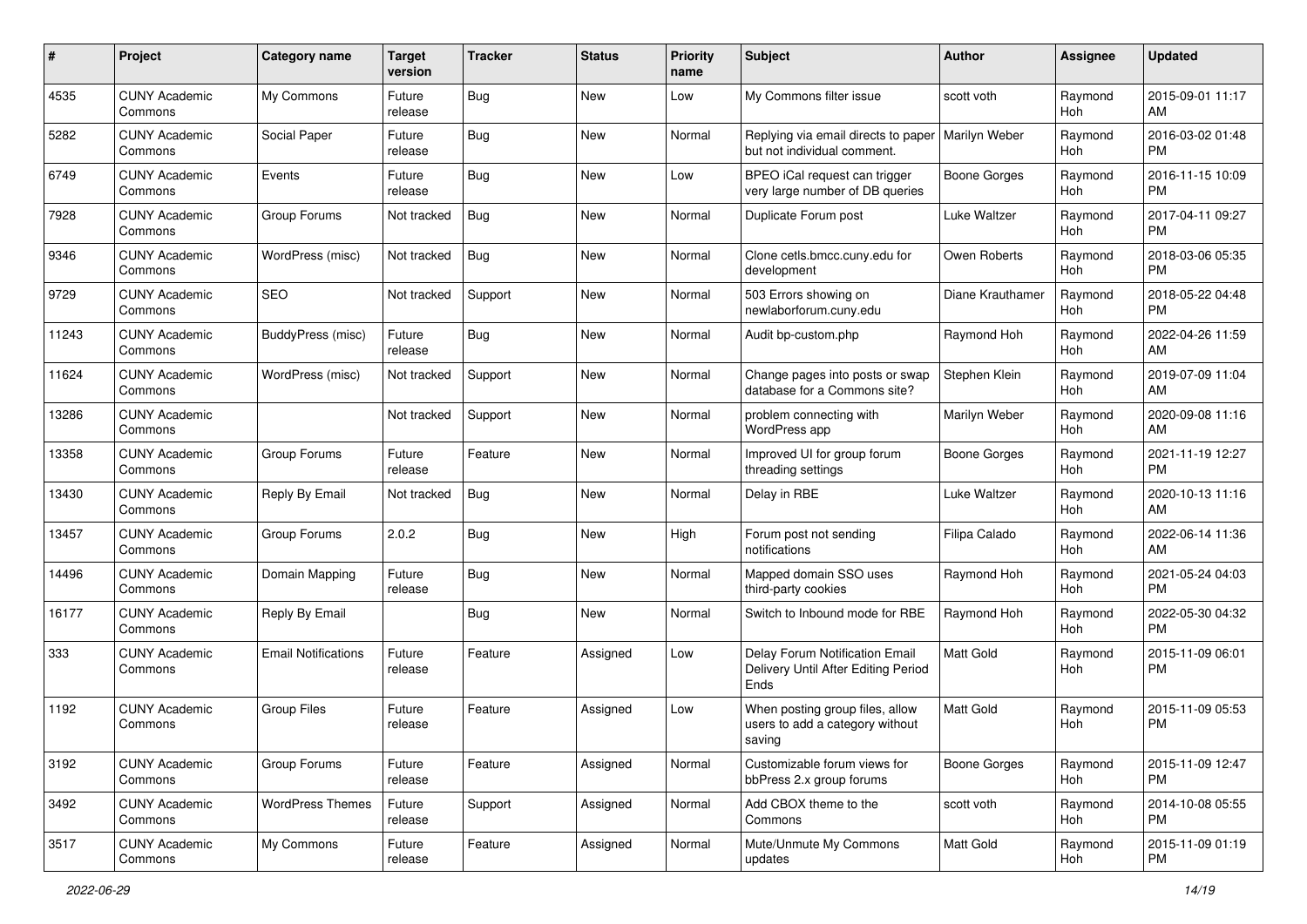| #     | Project                         | Category name             | <b>Target</b><br>version | <b>Tracker</b> | <b>Status</b>        | <b>Priority</b><br>name | <b>Subject</b>                                        | <b>Author</b>           | Assignee              | <b>Updated</b>                |
|-------|---------------------------------|---------------------------|--------------------------|----------------|----------------------|-------------------------|-------------------------------------------------------|-------------------------|-----------------------|-------------------------------|
| 3536  | <b>CUNY Academic</b><br>Commons | My Commons                | Future<br>release        | Feature        | Assigned             | Normal                  | Infinite Scroll on My Commons<br>page                 | <b>Matt Gold</b>        | Raymond<br>Hoh        | 2015-04-13 04:42<br><b>PM</b> |
| 3577  | <b>CUNY Academic</b><br>Commons | My Commons                | Future<br>release        | Design/UX      | Assigned             | Normal                  | Replies to items in My Commons                        | <b>Matt Gold</b>        | Raymond<br>Hoh        | 2015-04-09 05:19<br><b>PM</b> |
| 3662  | <b>CUNY Academic</b><br>Commons | <b>SEO</b>                | Future<br>release        | Feature        | Assigned             | Normal                  | Duplicate Content/SEO/Google<br>issues                | Matt Gold               | Raymond<br>Hoh        | 2015-04-13 04:37<br><b>PM</b> |
| 4388  | <b>CUNY Academic</b><br>Commons | WordPress (misc)          | Future<br>release        | <b>Bug</b>     | Assigned             | Normal                  | Repeated request for<br>authentication.               | Alice.Lynn<br>McMichael | Raymond<br>Hoh        | 2015-08-11 07:35<br><b>PM</b> |
| 5016  | <b>CUNY Academic</b><br>Commons | Events                    | Future<br>release        | Feature        | Assigned             | Low                     | Allow comments to be posted on<br>events              | <b>Matt Gold</b>        | Raymond<br>Hoh        | 2019-03-01 02:23<br><b>PM</b> |
| 5691  | <b>CUNY Academic</b><br>Commons | <b>Blogs (BuddyPress)</b> | Future<br>release        | Bug            | Assigned             | High                    | Differing numbers on Sites display                    | <b>Matt Gold</b>        | Raymond<br><b>Hoh</b> | 2016-06-13 01:37<br><b>PM</b> |
| 6671  | <b>CUNY Academic</b><br>Commons | Reply By Email            | Not tracked              | <b>Bug</b>     | Assigned             | Normal                  | "Post too often" RBE error<br>message                 | Matt Gold               | Raymond<br>Hoh        | 2016-11-11 09:55<br>AM        |
| 6995  | <b>CUNY Academic</b><br>Commons | Home Page                 | Not tracked              | <b>Bug</b>     | Assigned             | Normal                  | member filter on homepage not<br>working              | Matt Gold               | Raymond<br>Hoh        | 2016-12-11 09:46<br><b>PM</b> |
| 8976  | <b>CUNY Academic</b><br>Commons | Reply By Email            | Not tracked              | Feature        | Assigned             | Normal                  | Package RBE new topics<br>posting?                    | Matt Gold               | Raymond<br>Hoh        | 2017-12-04 02:34<br><b>PM</b> |
| 10659 | <b>CUNY Academic</b><br>Commons | Group Forums              | Future<br>release        | Feature        | Assigned             | Normal                  | Post to multiple groups via email                     | <b>Matt Gold</b>        | Raymond<br>Hoh        | 2018-11-15 12:54<br>AM        |
| 13946 | <b>CUNY Academic</b><br>Commons | <b>WordPress Plugins</b>  | 2.1.0                    | Support        | Assigned             | Normal                  | <b>Custom Embed handler For</b><br>OneDrive files     | scott voth              | Raymond<br>Hoh        | 2022-05-26 10:46<br>AM        |
| 2571  | <b>NYCDH Community</b><br>Site  |                           |                          | Feature        | Assigned             | Normal                  | Add Google custom search box to<br>homepage           | <b>Mark Newton</b>      | Raymond<br>Hoh        | 2013-05-18 07:49<br><b>PM</b> |
| 2574  | <b>NYCDH Community</b><br>Site  |                           |                          | Feature        | Assigned             | Normal                  | Add Way to Upload Files to<br>Groups                  | <b>Mark Newton</b>      | Raymond<br><b>Hoh</b> | 2013-05-18 07:46<br><b>PM</b> |
| 8992  | <b>NYCDH Community</b><br>Site  |                           |                          | <b>Bug</b>     | Assigned             | Normal                  | Multiple RBE error reports                            | Matt Gold               | Raymond<br>Hoh        | 2017-12-11 05:43<br><b>PM</b> |
| 3369  | <b>CUNY Academic</b><br>Commons | Reply By Email            | Not tracked              | Outreach       | Hold                 | Normal                  | Release reply by email to WP<br>plugin directory      | Matt Gold               | Raymond<br>Hoh        | 2016-03-01 12:46<br><b>PM</b> |
| 3939  | <b>CUNY Academic</b><br>Commons | <b>WordPress Plugins</b>  | Future<br>release        | Bug            | Hold                 | Normal                  | Activity stream support for<br>Co-Authors Plus plugin | Raymond Hoh             | Raymond<br>Hoh        | 2015-11-09 06:13<br><b>PM</b> |
| 8991  | <b>CUNY Academic</b><br>Commons | Reply By Email            | Not tracked              | Bug            | Hold                 | Normal                  | RBE duplicate email message<br>issue                  | Matt Gold               | Raymond<br><b>Hoh</b> | 2018-02-18 08:53<br><b>PM</b> |
| 9060  | <b>CUNY Academic</b><br>Commons | Commons In A Box          | Not tracked              | Bug            | Hold                 | Normal                  | Problems with CBox image library<br>/ upload          | Lisa Rhody              | Raymond<br>Hoh        | 2018-01-10 03:26<br><b>PM</b> |
| 6644  | <b>CUNY Academic</b><br>Commons |                           | Not tracked              | Bug            | Reporter<br>Feedback | High                    | White Screen at Login Pge                             | Luke Waltzer            | Raymond<br>Hoh        | 2016-11-21 10:34<br>PM        |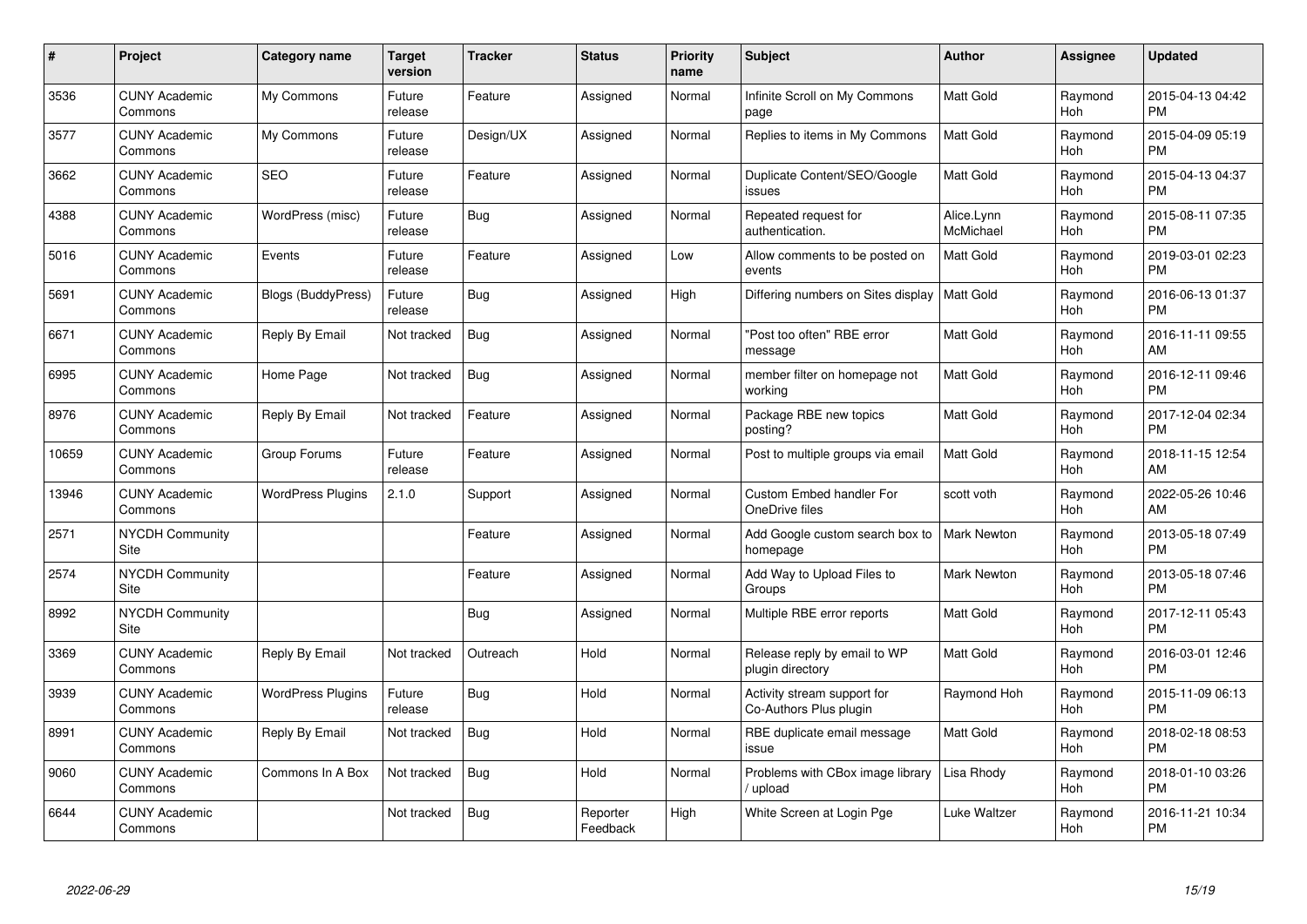| #     | Project                         | <b>Category name</b>       | <b>Target</b><br>version | <b>Tracker</b> | <b>Status</b>                       | <b>Priority</b><br>name | Subject                                                                    | <b>Author</b>           | <b>Assignee</b> | <b>Updated</b>                |
|-------|---------------------------------|----------------------------|--------------------------|----------------|-------------------------------------|-------------------------|----------------------------------------------------------------------------|-------------------------|-----------------|-------------------------------|
| 7115  | <b>CUNY Academic</b><br>Commons | Groups (misc)              | Future<br>release        | Feature        | Reporter<br>Feedback                | Normal                  | make licensing info clear during<br>group creation                         | <b>Matt Gold</b>        | Raymond<br>Hoh  | 2020-12-08 11:32<br>AM        |
| 10262 | <b>CUNY Academic</b><br>Commons |                            | Not tracked              | Bug            | Reporter<br>Feedback                | Normal                  | Newsletter Plugin: Broken Image<br>at Bottom of All Newsletters            | Mark Webb               | Raymond<br>Hoh  | 2018-08-30 05:17<br><b>PM</b> |
| 11149 | <b>CUNY Academic</b><br>Commons |                            | Not tracked              | Support        | Reporter<br>Feedback                | Normal                  | comments getting blocked                                                   | Marilyn Weber           | Raymond<br>Hoh  | 2019-03-26 11:40<br>AM        |
| 11971 | <b>CUNY Academic</b><br>Commons | <b>Email Notifications</b> | Future<br>release        | Bug            | Reporter<br>Feedback                | Low                     | Pictures obscured in emailed post<br>notifications                         | Marilyn Weber           | Raymond<br>Hoh  | 2019-11-21 01:14<br><b>PM</b> |
| 12004 | <b>CUNY Academic</b><br>Commons |                            | Not tracked              | Support        | Reporter<br>Feedback                | Normal                  | Notifications for spam blog<br>comments                                    | Gina Cherry             | Raymond<br>Hoh  | 2019-11-01 12:05<br><b>PM</b> |
| 12741 | <b>CUNY Academic</b><br>Commons | <b>WordPress Plugins</b>   | Not tracked              | Support        | Reporter<br>Feedback                | Normal                  | Tableau Public Viz Block                                                   | Marilyn Weber           | Raymond<br>Hoh  | 2020-05-12 11:00<br>AM        |
| 13328 | <b>CUNY Academic</b><br>Commons | Group Forums               | Not tracked              | Bug            | Reporter<br>Feedback                | Normal                  | cross-posting in two related<br>groups                                     | Marilyn Weber           | Raymond<br>Hoh  | 2020-09-15 10:39<br><b>PM</b> |
| 14983 | <b>CUNY Academic</b><br>Commons | WordPress (misc)           | Not tracked              | Support        | Reporter<br>Feedback                | Normal                  | "Read More" tag not working                                                | Rebecca Krisel          | Raymond<br>Hoh  | 2021-11-23 01:17<br><b>PM</b> |
| 15516 | <b>CUNY Academic</b><br>Commons | <b>WordPress Plugins</b>   |                          | <b>Bug</b>     | Reporter<br>Feedback                | Normal                  | Can't publish or save draft of post<br>on wordpress.com                    | Raffi<br>Khatchadourian | Raymond<br>Hoh  | 2022-03-02 05:52<br><b>PM</b> |
| 16110 | <b>CUNY Academic</b><br>Commons |                            |                          | Support        | Reporter<br>Feedback                | Normal                  | remove Creative Commons<br>license from pages?                             | Marilyn Weber           | Raymond<br>Hoh  | 2022-05-17 06:11<br><b>PM</b> |
| 16245 | <b>CUNY Academic</b><br>Commons | WordPress (misc)           |                          | Bug            | Reporter<br>Feedback                | Normal                  | Save Button missing on<br>WordPress Profile page                           | scott voth              | Raymond<br>Hoh  | 2022-06-16 03:09<br><b>PM</b> |
| 11649 | <b>CUNY Academic</b><br>Commons | <b>WordPress Plugins</b>   | 2.0.2                    | Bug            | In Progress                         | Normal                  | CC license displayed on every<br>page                                      | Gina Cherry             | Raymond<br>Hoh  | 2022-06-14 11:36<br>AM        |
| 14994 | <b>CUNY Academic</b><br>Commons | cdev.gc.cuny.edu           | Not tracked              | Support        | In Progress                         | Normal                  | Clear Cache on CDEV                                                        | scott voth              | Raymond<br>Hoh  | 2021-12-07 03:51<br><b>PM</b> |
| 16291 | <b>CUNY Academic</b><br>Commons | Site cloning               | 2.0.2                    | Support        | Staged for<br>Production<br>Release | Normal                  | Images coming up blank in Media<br>Library                                 | Marilyn Weber           | Raymond<br>Hoh  | 2022-06-23 08:28<br><b>PM</b> |
| 16296 | <b>CUNY Academic</b><br>Commons | Home Page                  | 2.0.2                    | Bug            | Staged for<br>Production<br>Release | Normal                  | "Visit Profile" link on Member<br>Directory page doesn't work<br>properly  | Raymond Hoh             | Raymond<br>Hoh  | 2022-06-24 07:54<br><b>PM</b> |
| 16306 | <b>CUNY Academic</b><br>Commons | Messages                   | 2.0.2                    | Bug            | Staged for<br>Production<br>Release | Normal                  | Confusing messaging on send<br>message page                                | Matt Gold               | Raymond<br>Hoh  | 2022-06-28 06:10<br>PM        |
| 16312 | <b>CUNY Academic</b><br>Commons | <b>WordPress Plugins</b>   | 2.0.2                    | Bug            | Staged for<br>Production<br>Release | Normal                  | Remove VaultPress plug-in                                                  | Raffi<br>Khatchadourian | Raymond<br>Hoh  | 2022-06-28 08:44<br><b>PM</b> |
| 16313 | <b>CUNY Academic</b><br>Commons | Social Paper               | 2.0.2                    | <b>Bug</b>     | Staged for<br>Production<br>Release | Normal                  | "My Papers" admin nav should be<br>removed for users without any<br>papers | Raymond Hoh             | Raymond<br>Hoh  | 2022-06-28 06:14<br>PM        |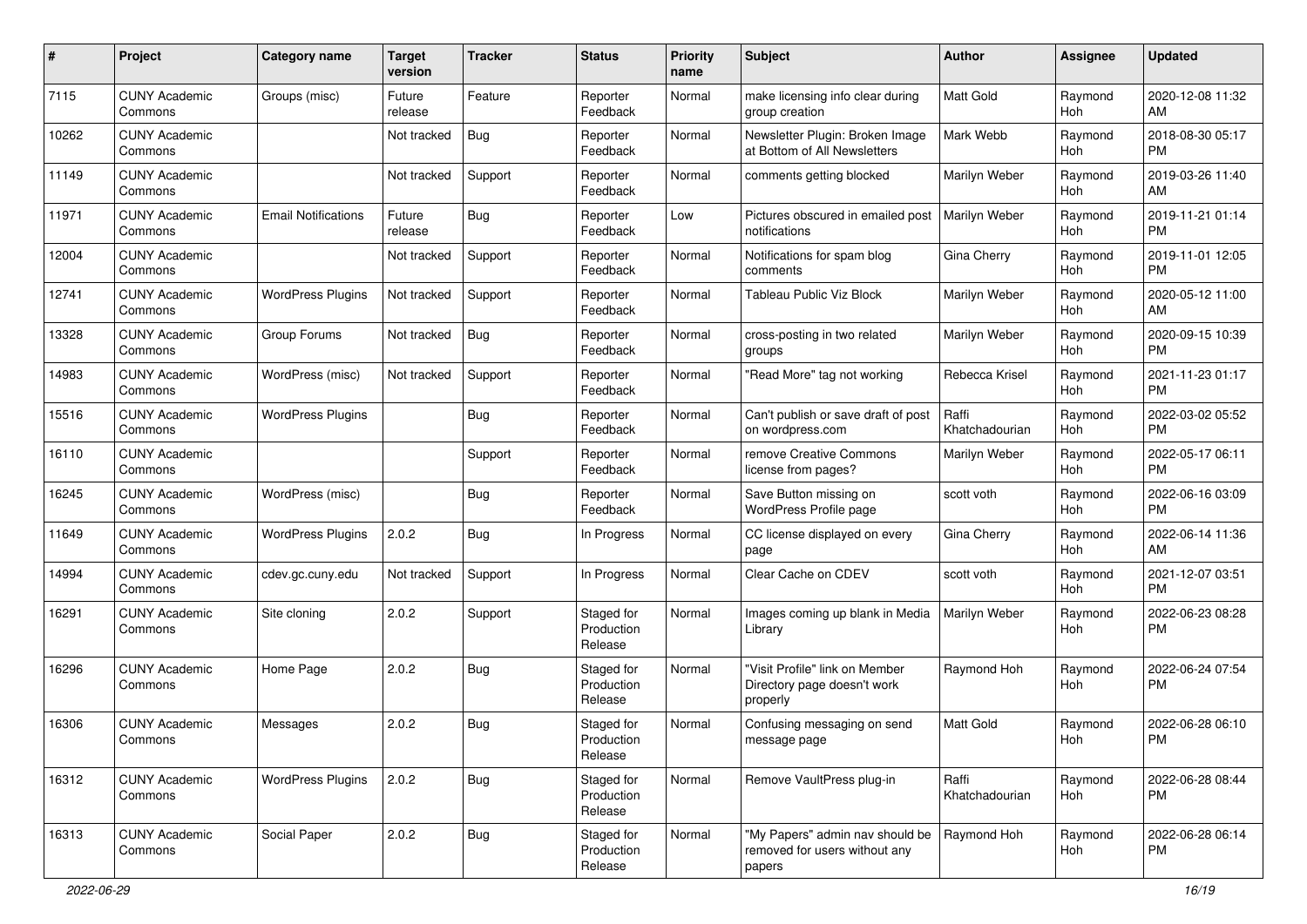| $\#$ | <b>Project</b>                  | Category name            | <b>Target</b><br>version | <b>Tracker</b> | <b>Status</b> | <b>Priority</b><br>name | <b>Subject</b>                                                                                                                                        | Author                  | Assignee            | <b>Updated</b>                |
|------|---------------------------------|--------------------------|--------------------------|----------------|---------------|-------------------------|-------------------------------------------------------------------------------------------------------------------------------------------------------|-------------------------|---------------------|-------------------------------|
| 497  | <b>CUNY Academic</b><br>Commons | <b>WordPress Plugins</b> | Future<br>release        | Feature        | Assigned      | Normal                  | Drag and Drop Ordering on<br>Gallery Post Plugin                                                                                                      | <b>Matt Gold</b>        | Ron Rennick         | 2015-11-09 06:18<br><b>PM</b> |
| 308  | <b>CUNY Academic</b><br>Commons | Registration             | Future<br>release        | Feature        | <b>New</b>    | Normal                  | Group recommendations for<br>signup process                                                                                                           | Boone Gorges            | Samantha<br>Raddatz | 2015-11-09 05:07<br><b>PM</b> |
| 4226 | <b>CUNY Academic</b><br>Commons | <b>BuddyPress Docs</b>   | Future<br>release        | Design/UX      | <b>New</b>    | Normal                  | Add option to connect a Doc with<br>a Group                                                                                                           | Samantha Raddatz        | Samantha<br>Raddatz | 2015-09-09 04:08<br><b>PM</b> |
| 4253 | <b>CUNY Academic</b><br>Commons | <b>Public Portfolio</b>  | Future<br>release        | Design/UX      | <b>New</b>    | Normal                  | Encourage users to add portfolio<br>content                                                                                                           | Samantha Raddatz        | Samantha<br>Raddatz | 2015-07-07 11:32<br>AM        |
| 4622 | <b>CUNY Academic</b><br>Commons | <b>Public Portfolio</b>  | Future<br>release        | Design/UX      | <b>New</b>    | Normal                  | <b>Profile Visibility Settings</b>                                                                                                                    | Samantha Raddatz        | Samantha<br>Raddatz | 2015-09-21 12:18<br><b>PM</b> |
| 5050 | <b>CUNY Academic</b><br>Commons | Social Paper             | Future<br>release        | Feature        | <b>New</b>    | Low                     | Making comments visible in SP<br>editing mode (SP suggestion #1)                                                                                      | Marilyn Weber           | Samantha<br>Raddatz | 2019-09-17 11:10<br><b>PM</b> |
| 5053 | <b>CUNY Academic</b><br>Commons | Social Paper             | Future<br>release        | Feature        | <b>New</b>    | Low                     | Scrollable menu to add readers<br>(SP suggestion #4)                                                                                                  | Marilyn Weber           | Samantha<br>Raddatz | 2016-04-21 05:21<br><b>PM</b> |
| 5058 | <b>CUNY Academic</b><br>Commons | Social Paper             | Future<br>release        | Feature        | <b>New</b>    | Low                     | Can there be a clearer signal that<br>even when comments have<br>already been made you add<br>comments by clicking on the side?<br>(SP suggestion #5) | Marilyn Weber           | Samantha<br>Raddatz | 2016-02-11 10:24<br><b>PM</b> |
| 5183 | <b>CUNY Academic</b><br>Commons | Social Paper             | Future<br>release        | Design/UX      | <b>New</b>    | Normal                  | Creating a new paper when<br>viewing an existing paper                                                                                                | Raffi<br>Khatchadourian | Samantha<br>Raddatz | 2016-02-02 12:09<br><b>PM</b> |
| 5298 | <b>CUNY Academic</b><br>Commons |                          | Not tracked              | Publicity      | New           | Normal                  | Survey Pop-Up Text                                                                                                                                    | Samantha Raddatz        | Samantha<br>Raddatz | 2016-03-22 12:27<br><b>PM</b> |
| 5397 | <b>CUNY Academic</b><br>Commons | Social Paper             | Future<br>release        | Feature        | <b>New</b>    | Normal                  | frustrating to have to<br>enable/disable in SP                                                                                                        | Marilyn Weber           | Samantha<br>Raddatz | 2016-04-20 03:39<br><b>PM</b> |
| 310  | <b>CUNY Academic</b><br>Commons | BuddyPress (misc)        | Future<br>release        | Feature        | Assigned      | Low                     | <b>Friend Request Email</b>                                                                                                                           | <b>Matt Gold</b>        | Samantha<br>Raddatz | 2015-11-09 05:08<br><b>PM</b> |
| 481  | <b>CUNY Academic</b><br>Commons | Groups (misc)            | Future<br>release        | Feature        | Assigned      | Normal                  | ability to archive inactive groups<br>and blogs                                                                                                       | Michael Mandiberg       | Samantha<br>Raddatz | 2015-11-09 05:56<br><b>PM</b> |
| 653  | <b>CUNY Academic</b><br>Commons | Group Blogs              | Future<br>release        | Feature        | Assigned      | Normal                  | Redesign Integration of Groups<br>and Blogs                                                                                                           | <b>Matt Gold</b>        | Samantha<br>Raddatz | 2015-11-09 05:40<br><b>PM</b> |
| 1105 | <b>CUNY Academic</b><br>Commons | WordPress (misc)         | Future<br>release        | Feature        | Assigned      | Normal                  | Rephrase Blog Privacy Options                                                                                                                         | <b>Matt Gold</b>        | Samantha<br>Raddatz | 2015-11-09 06:19<br><b>PM</b> |
| 3458 | <b>CUNY Academic</b><br>Commons | Groups (misc)            | Future<br>release        | Feature        | Assigned      | Normal                  | Filter Members of Group by<br>Campus                                                                                                                  | Michael Smith           | Samantha<br>Raddatz | 2014-09-26 08:32<br><b>PM</b> |
| 3473 | <b>CUNY Academic</b><br>Commons | User Experience          | Future<br>release        | Feature        | Assigned      | Normal                  | Commons profile: Add help info<br>about "Positions" replacing "title"                                                                                 | Keith Miyake            | Samantha<br>Raddatz | 2015-11-09 02:28<br><b>PM</b> |
| 4027 | <b>CUNY Academic</b><br>Commons | Commons In A Box         | Not tracked              | Design/UX      | Assigned      | Normal                  | Usability review of CBOX update<br>procedures                                                                                                         | <b>Matt Gold</b>        | Samantha<br>Raddatz | 2015-05-11 06:36<br><b>PM</b> |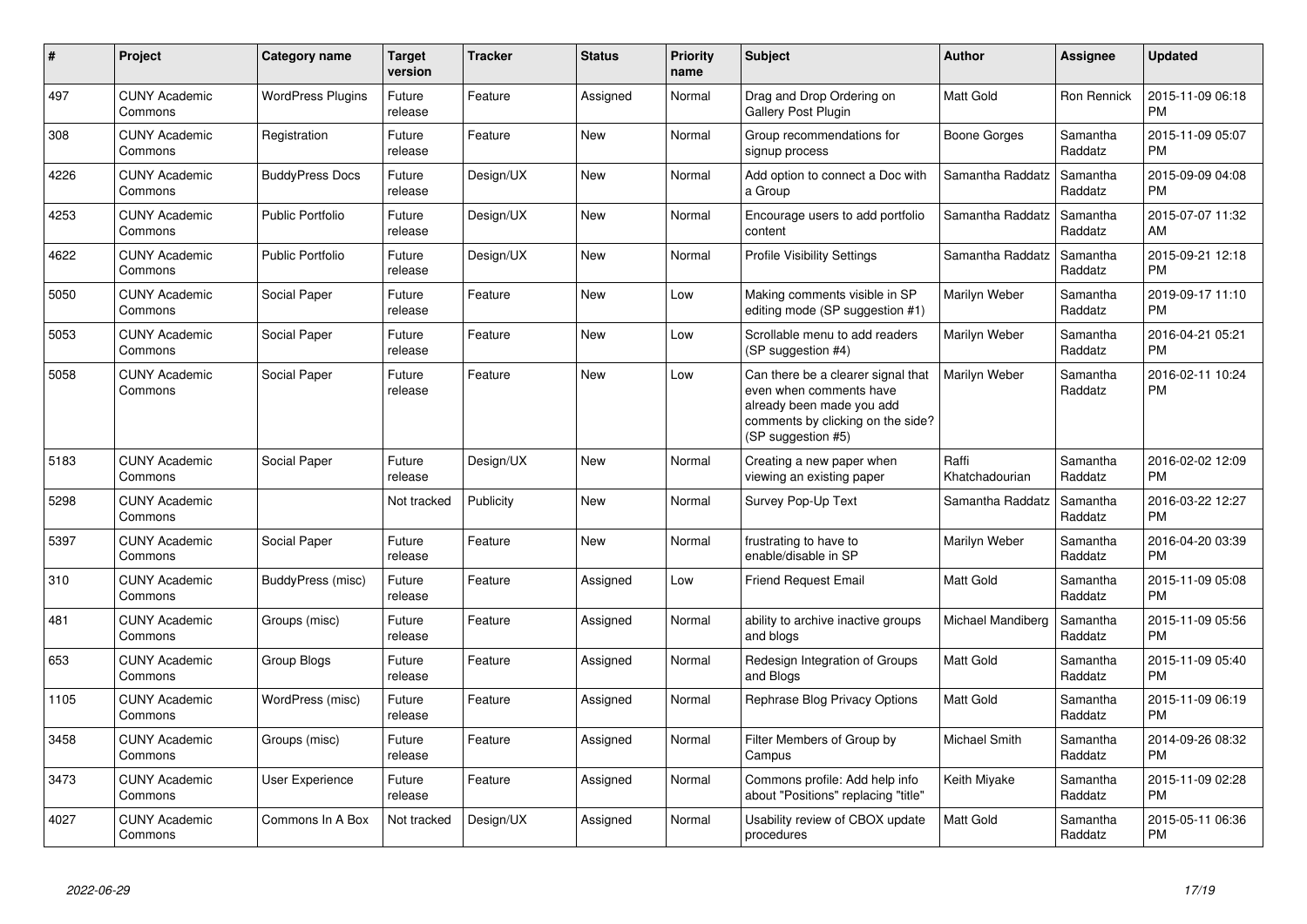| #     | Project                         | Category name               | <b>Target</b><br>version | <b>Tracker</b> | <b>Status</b>        | <b>Priority</b><br>name | <b>Subject</b>                                                                                                                               | <b>Author</b>       | <b>Assignee</b>     | <b>Updated</b>                |
|-------|---------------------------------|-----------------------------|--------------------------|----------------|----------------------|-------------------------|----------------------------------------------------------------------------------------------------------------------------------------------|---------------------|---------------------|-------------------------------|
| 4221  | <b>CUNY Academic</b><br>Commons | Group Forums                | Future<br>release        | Design/UX      | Assigned             | Normal                  | Add 'Number of Posts' display<br>option to Forum page                                                                                        | Samantha Raddatz    | Samantha<br>Raddatz | 2015-06-26 02:21<br><b>PM</b> |
| 4235  | <b>CUNY Academic</b><br>Commons |                             | Not tracked              | Design/UX      | Assigned             | Normal                  | Explore user experience around<br>comments on forum topics vs<br>docs                                                                        | <b>Matt Gold</b>    | Samantha<br>Raddatz | 2015-07-21 10:23<br>AM        |
| 4404  | <b>CUNY Academic</b><br>Commons | <b>Public Portfolio</b>     | Future<br>release        | Design/UX      | Assigned             | Normal                  | Change color of permissions info<br>on portfolio editing interface                                                                           | Matt Gold           | Samantha<br>Raddatz | 2015-08-11 05:28<br><b>PM</b> |
| 4661  | <b>CUNY Academic</b><br>Commons | <b>User Experience</b>      | Future<br>release        | <b>Bug</b>     | Assigned             | Normal                  | Simplify Events text                                                                                                                         | <b>Matt Gold</b>    | Samantha<br>Raddatz | 2015-10-02 09:06<br><b>PM</b> |
| 4986  | <b>CUNY Academic</b><br>Commons | ZenDesk                     | Not tracked              | Support        | Assigned             | Normal                  | Prepare documentation for<br>Zendesk re web widget                                                                                           | <b>Matt Gold</b>    | Samantha<br>Raddatz | 2016-02-25 03:09<br><b>PM</b> |
| 5225  | <b>CUNY Academic</b><br>Commons | Registration                | Future<br>release        | Feature        | Assigned             | Normal                  | On-boarding Issues                                                                                                                           | <b>Luke Waltzer</b> | Samantha<br>Raddatz | 2016-02-12 02:58<br><b>PM</b> |
| 1456  | <b>CUNY Academic</b><br>Commons | Group Invitations           | Future<br>release        | Feature        | Reporter<br>Feedback | Low                     | Invite to Group Button from Profile<br>Field                                                                                                 | <b>Matt Gold</b>    | Samantha<br>Raddatz | 2015-11-09 05:59<br><b>PM</b> |
| 5317  | <b>CUNY Academic</b><br>Commons | Group Blogs                 | Not tracked              | <b>Bug</b>     | Reporter<br>Feedback | Normal                  | Notifications of New Post Didn't<br>Come                                                                                                     | Luke Waltzer        | Samantha<br>Raddatz | 2016-03-21 10:41<br><b>PM</b> |
| 10439 | <b>CUNY Academic</b><br>Commons | Design                      | 2.1.0                    | Design/UX      | New                  | Normal                  | Create Style Guide for Commons                                                                                                               | Sonja Leix          | Sara Cannon         | 2022-06-28 01:43<br>PM        |
| 10580 | <b>CUNY Academic</b><br>Commons | Information<br>Architecture | Future<br>release        | Design/UX      | New                  | Normal                  | Primary nav item review                                                                                                                      | <b>Boone Gorges</b> | Sara Cannon         | 2022-06-28 01:29<br><b>PM</b> |
| 2612  | <b>CUNY Academic</b><br>Commons |                             | Not tracked              | Publicity      | Assigned             | Normal                  | Pinterest site for the Commons                                                                                                               | local admin         | Sarah<br>Morgano    | 2016-03-04 11:19<br>AM        |
| 3510  | <b>CUNY Academic</b><br>Commons | Publicity                   | 1.7                      | Publicity      | Assigned             | Normal                  | Post on the News Blog re: 'My<br>Commons'                                                                                                    | Micki Kaufman       | Sarah<br>Morgano    | 2014-10-15 11:18<br>AM        |
| 3511  | <b>CUNY Academic</b><br>Commons | Publicity                   | 1.7                      | Publicity      | Assigned             | Normal                  | Social media for 1.7                                                                                                                         | Micki Kaufman       | Sarah<br>Morgano    | 2014-10-14 03:32<br><b>PM</b> |
| 5826  | <b>CUNY Academic</b><br>Commons | <b>WordPress Plugins</b>    | Future<br>release        | Support        | Reporter<br>Feedback | Normal                  | <b>Remove Subscription Options</b><br>plugin from directory                                                                                  | Sarah Morgano       | Sarah<br>Morgano    | 2016-10-21 04:14<br><b>PM</b> |
| 3565  | <b>CUNY Academic</b><br>Commons | My Commons                  | Not tracked              | Documentation  | New                  | Normal                  | Load Newest inconsistencies                                                                                                                  | Chris Stein         | scott voth          | 2015-11-09 01:16<br><b>PM</b> |
| 4222  | <b>CUNY Academic</b><br>Commons | User Experience             | Future<br>release        | Design/UX      | New                  | Normal                  | Add information to 'Delete<br>Account' page                                                                                                  | Samantha Raddatz    | scott voth          | 2015-06-26 11:35<br>AM        |
| 9908  | <b>CUNY Academic</b><br>Commons |                             | Not tracked              | Feature        | New                  | Normal                  | Is it possible to send email<br>updates to users (or an email<br>address not on the list) for only a<br>single page AFTER being<br>prompted? | Michael Shields     | scott voth          | 2018-06-11 01:34<br><b>PM</b> |
| 11883 | <b>CUNY Academic</b><br>Commons | Help/Codex                  | Not tracked              | Support        | New                  | Normal                  | Need Embedding Help Page<br>Update (Tableau)                                                                                                 | Anthony Wheeler     | scott voth          | 2019-09-24 08:49<br>AM        |